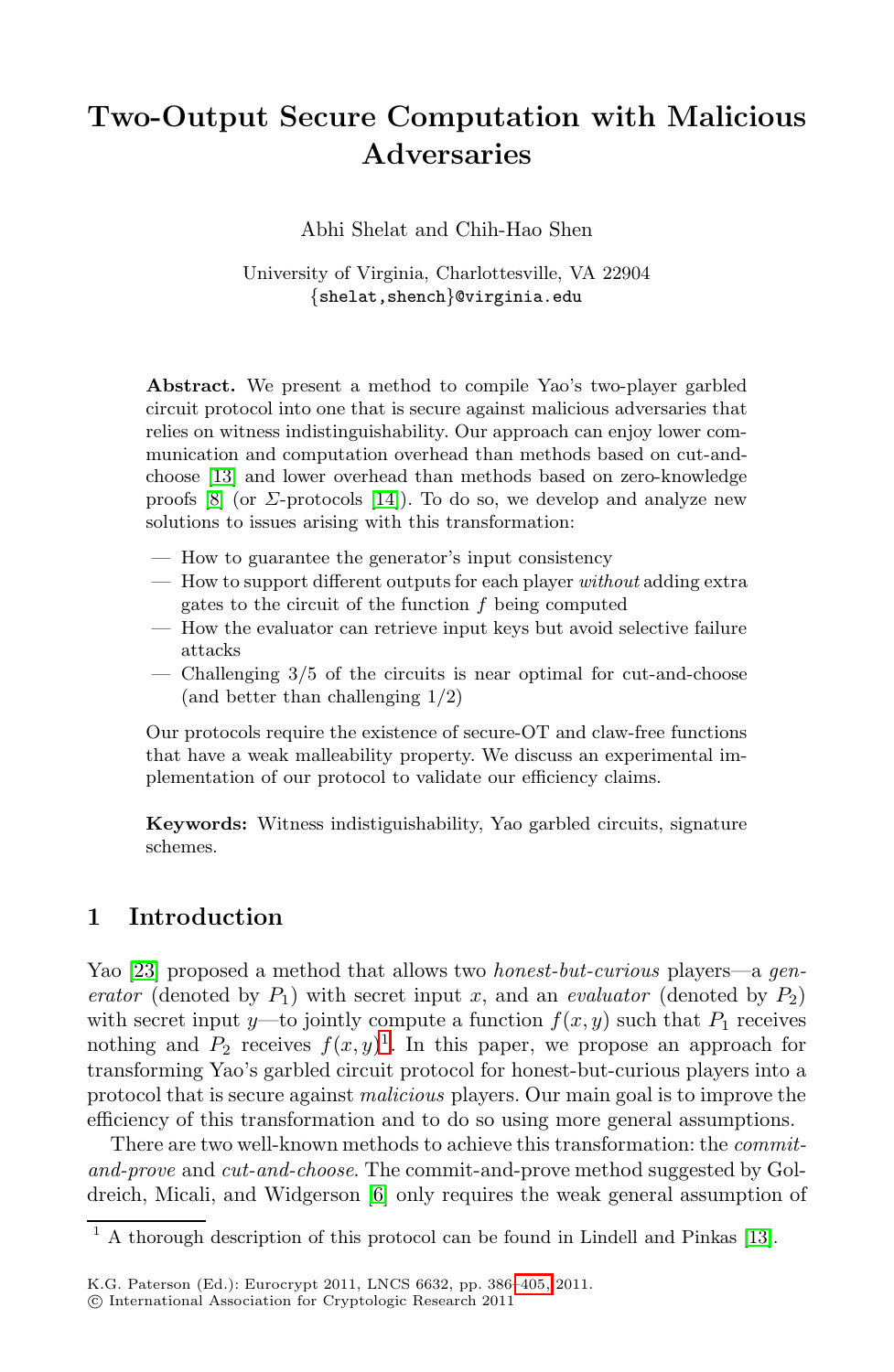zero-knowledge proofs of knowledge. However, this approach requires costly NPreductions, which have never been implemented. On the other hand, an efficient transformation based on the cut-and-choose method was recently proposed by Lindell and Pinkas [13] and implemented by Pinkas et al. [20]. The general idea in cut-and-choose is for  $P_1$  to prepare multiple copies of the circuit to be evaluated. A randomly selected set of the circuits (called *check-circuits*) are then opened to show if they were constructed correctly. Finally, the unopened circuits (called  $evaluation-circuits$ ) are evaluated by  $P_2$  and the majority of the results is taken as the final output. This approach has only constant round complexity, but the replication incurs both communicational and computational overhead.

The starting point for our work is the cut-and-choose method. *A natural question we aim to study is to understand the fundamental limitations (in terms of efficiency) of the cut-and-choose method.* This method does not require NPreductions; however, it faces other efficiency problems stemming from the new security problems introduced by evaluating e out of s copies of the circuit. In this paper, we address several of these issues: (1) ensuring input consistency, (2) handling two-output functions, (3) preventing selective failure attacks, and (4) determining the optimal number of circuits to open versus evaluate. Moreover, we identify weak and generic properties that admit efficient solutions to these issues. In several of the cases, using witness indistinguishable protocols suffice. Thus, in the case of input consistency, we are able to use an extremely efficient protocol as long as claw-free functions with a minimal malleability property exist (they do under the standard algebraic assumptions). We will later demonstrate the benefits of our approach by both asymptotic anal[ysis](#page-18-1) of complexity and experimental results from an implementation. We now give an overview of our contributions.

## **1.1 Generator's Input Consistency**

According to the cut-and-choose method,  $P_1$  needs to send  $e$  copies of her garbled inp[ut](#page-19-1) to  $P_2$ . Since the circuits are *garbled*,  $P_1$  could cheat by sending different inputs for the e copies of the garbled circuit. For certain functions, there are simple ways for  $P_1$  to extract information about  $P_2$ 's input (§ 3 of [13]). Therefore, the protocol must en[sure](#page-18-1) that all  $e$  copies of  $P_1$ 's input are *consistent*.

*Related work.* Let n be  $P_1$ 's and  $P_2$ 's input size, and let s be a statistical security parameter for the cut-and-choose method. Mohassel and Franklin [16] proposed the *equality-checker* scheme, which has  $O(ns^2)$  computation and communication complexity. Woodruff [22] later suggested an *exp[an](#page-18-2)der-graph* framework to give a sharper bound to  $P_1$ 's cheating probability. The asymptotic complexity is  $O(ns)$ , however, in practice, the constant needed to construct the expander graphs is prohibitively large. Lindell and Pinkas [13] develop an elegant cut-and-choose based construction that enjoys the simulation-based security against malicious players. This approach requires  $O(n s^2)$  commitments to be computed and exchanged between the participants. Although these commitments can be implemented using lightweight primitives such as collision-resistant hash functions, communication complexity is still an issue. Jarecki and Shmatikov [8] presented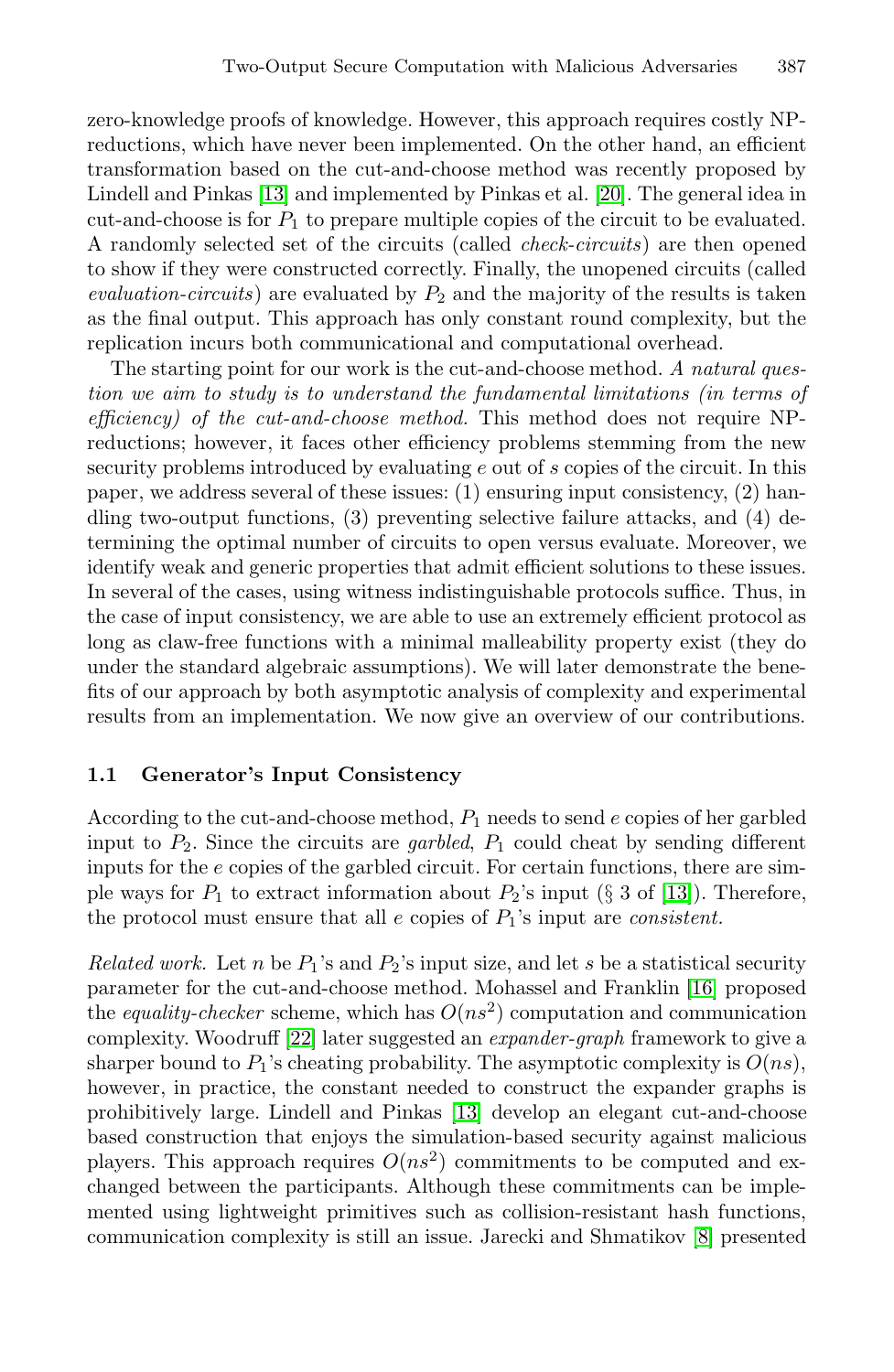an approach that is based on commit-and-prove method. Although only a single circuit is constructed, their protocol requires hundreds of heavy cryptographic operations *per gate*, whereas approaches based on the cut-and-choose method require only such expensive operations for the *input gates*. Nielsen and Orlandi [18] proposed an approach with Lego-like garbled gates. Although it is also based on the cut-and-choose method, via an alignment technique only a single copy of  $P_1$ 's input keys is needed for all the e copies of the garbled circuit. However, similar to Jarecki and Shmatikov's approach, each gate needs several group elements as commitments resulting both computational [a](#page-2-0)nd communicational overhead. Lindell and Pinkas propose a Diffie-Hellman pseudorandom synthesizer technique in [14]; their approach relies on finding efficient zero-knowledge proofs for specifically chosen complexity assumptions, which is of complexity  $O(ns)$ .

*Our approach to consistency.* We solve this problem not by explicitly using zeroknowledge protocols (or  $\Sigma$ -protocols) but by communicating merely  $O(ns)$  group elements. Our novel approach is to first observe that witness indistinguishable proofs suffice for consistency, and to then use *claw-free functions*<sup>2</sup> that have a weak malleability property to generate efficient instantiations of such proofs.

Intuitively,  $P_1$ 's input is encoded using elements from the domain of the clawfree collections which can later be used to prove their consistency among circuits. The elements are hashed into random bit-strings which  $P_1$  uses to construct keys for garbled input gates. The rest of the gates in the circuit use fast symmetric operations as per prior work. A concrete example is to instantiate the claw-free functions under the Discrete Logarithm assumption by letting  $f_b(m) = g^b h^m$ for some primes p and q such that  $p = 2q + 1$ , and distinct group elements g and h of  $\mathbb{Z}_p^*$  such that  $\langle g \rangle = \langle h \rangle = q$ . It is well-known that such a pair of functions have efficient zero-knowledge proofs. An example instantiation of our functions have efficient zero-knowledge proofs. An example instantiation of our solution built on this pair of claw-free functions works as follows:  $P_1$  samples  $[m_{0,1},\ldots,m_{0,s}]$  and  $[m_{1,1},\ldots,m_{1,s}]$  from  $f_0$  and  $f_1$ 's domain  $\mathbb{Z}_q$ . The range<br>elements  $[h^{m_{0,1}}]$  and  $[h^{m_{1,1}}]$  and  $[h^{m_{1,s}}]$  are then used to construct elements  $[h^{m_{0,1}}, \ldots, h^{m_{0,s}}]$  and  $[gh^{m_{1,1}}, \ldots, gh^{m_{1,s}}]$  are then used to construct<br>garbled circuits in the way that  $a^b h^{m_{b,j}}$  is associated with  $P$ ,'s input bit value garbled circuits in the way that  $g^b h^{m_{b,j}}$  is associated with  $P_1$ 's input bit value b in the j-th garbled circuit. The cut-and-choose method verifies that the majority of the evaluation-circuits are correctly constructed. Let  $[j_1,\ldots,j_e]$  be the indices of these evaluation-circuits. At the onset of the evaluation phase,  $P_1$ with input bit x reveals  $[g^x h^{m_x,j_1}, \ldots, g^x h^{m_x,j_e}]$  to  $P_2$  and then proves that these range elements are the commitments of the same bit  $x$ . Intuitively, by the identical range distribution property,  $P_2$  with  $f_x(m_{x,i})$  at hand has no information about x. Furthermore, after  $P_1$  proves the knowledge of the pre-image of  $[f_x(m_{x,j_1}),...,f_x(m_{x,j_e})]$  under the same  $f_x$ , by the claw-free property,  $P_1$ proves the consistency of his input keys for all the evaluation-circuits.

<span id="page-2-0"></span>Furthermore, in the course of developing our proof, we noticed that witness indistinguishable proofs suffice in place of zero-knowledge proofs. Even more

<sup>&</sup>lt;sup>2</sup> Loosely speaking, a pair of functions  $(f_0, f_1)$  are said to be claw-free if they are (1) easy to evaluate, (2) identically distributed over the same range, and (3) hard to find a *claw*. A claw is a pair of elements, one from  $f_0$ 's domain and the other from  $f_1$ 's domain, that are mapped to the same range element.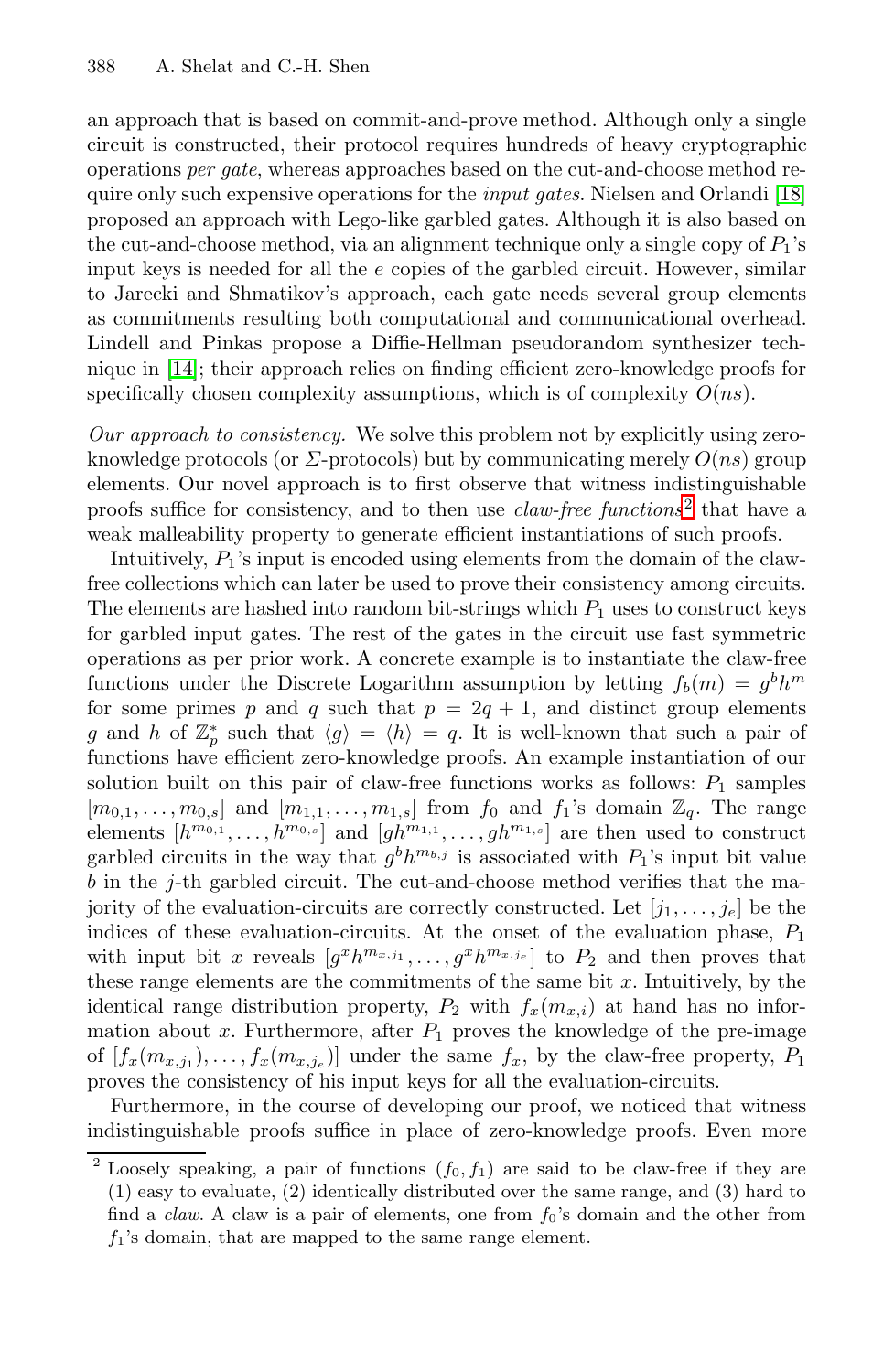generally, when the claw-free collection has a very weak malleability property (which holds for all known concrete instantiations), sending a simple function of the witness itself suffices. We will get into more details in §2.1.

It is noteworthy that both the committed-input scheme in [16] and Diffie-Hellman pseudorandom synthesizer technique in [14] are special cases of our approach, and thus, have similar complexity. However, the committed-input scheme is not known to enjoy simulation[-b](#page-3-0)ased security, and the pseudorandom synthesizer technique requires zero-knowledge proofs that are unnecessary in our case, which means that our approach is faster by a constant factor in practice.

#### **1.2 Two-Output Functions**

It is not uncommon that *both*  $P_1$  and  $P_2$  need to receive outputs from a secure computation, that is, the goal function is  $f(x, y) = (f_1, f_2)$  such that  $P_1$  with input x gets output  $f_1$ , and  $P_2$  with input y gets  $f_2^3$ . In this case, the security requires that hoth the input and output are hidden from the other player. When requires that *both* the input and output are hidden from the other player. When both players are honest-but-curious, a straightforward solution is to let  $P_1$  choose a random number c as an extra input, convert  $f(x, y) = (f_1, f_2)$  into a new function  $f^*((x, c), y) = (\lambda, (f_1 \oplus c, f_2))$ , run the original Yao protocol for  $f^*$ , and instruct  $P_2$  to pass the encrypted output  $f_1 \oplus c$  back to  $P_1$ , who can then retrieve her real output  $f_1$  with the secret input c chosen in the first place. However, the situation gets complicated when either of the players could potentially be malicious. Note that the two-output protocols we consider are not *fair* since  $P_2$ may always learn its own output and refuse to send  $P_1$ 's output. However, they can satisfy the notion that if  $P_1$  accepts output, it will be correctly computed.

*Related work.* One straightforward solution is for the players to run the singleoutput protocol twice with roles reversed. Care must be taken to ensure that the same inputs are used in both executions. Also, this approach doubles the computation and communication cost. Other simple methods to handle twooutput functions also have subtle problems. Suppose, for example,  $P_1$  encrypts all copies of her output and has  $P_2$  send these s random strings (or encryptions) [in t](#page-18-1)he last message. In a cut-and-choose framework, however, a cheating  $P_1$  can use these random strings to send back information about the internal state of the computation and thereby violate  $P_2$ 's privacy. As an example, the cheating  $P_1$  can make one bad circuit in which  $P_1$ 's output bit is equal to  $P_2$ 's first input bit. If  $P_2$  sends all copies of  $P_1$ 's output bit back to  $P_1$ , then with noticeable probability, the cheating  $P_1$  can learn  $P_2$ 's first input bit. The problem remains if instead of sending back all bits, only a randomly chosen output bit is sent. Besides,  $P_1$  should not be convinced by a cheating  $P_2$  with an arbitrary output.

<span id="page-3-0"></span>As described in [13], the two-output case can be reduced to the single-output case as follows: (1)  $P_1$  randomly samples  $a, b, c \in \{0, 1\}^n$  as extra input; (2) the original function is converted into  $f^*((x, a, b, c), y) = (\lambda, (\alpha, \beta, f_2))$  where  $\alpha =$  $f_1 \oplus c$  is an encryption of  $f_1$  and  $\beta = a \cdot \alpha + b$  is the Message Authentication code (MAC) of  $\alpha$ , and (3)  $P_2$  sends  $(\alpha, \beta)$  back to  $P_1$ , who can then check the

<sup>&</sup>lt;sup>3</sup> Here  $f_1$  and  $f_2$  are abbreviations of  $f_1(x, y)$  and  $f_2(x, y)$  for simplicity purpose.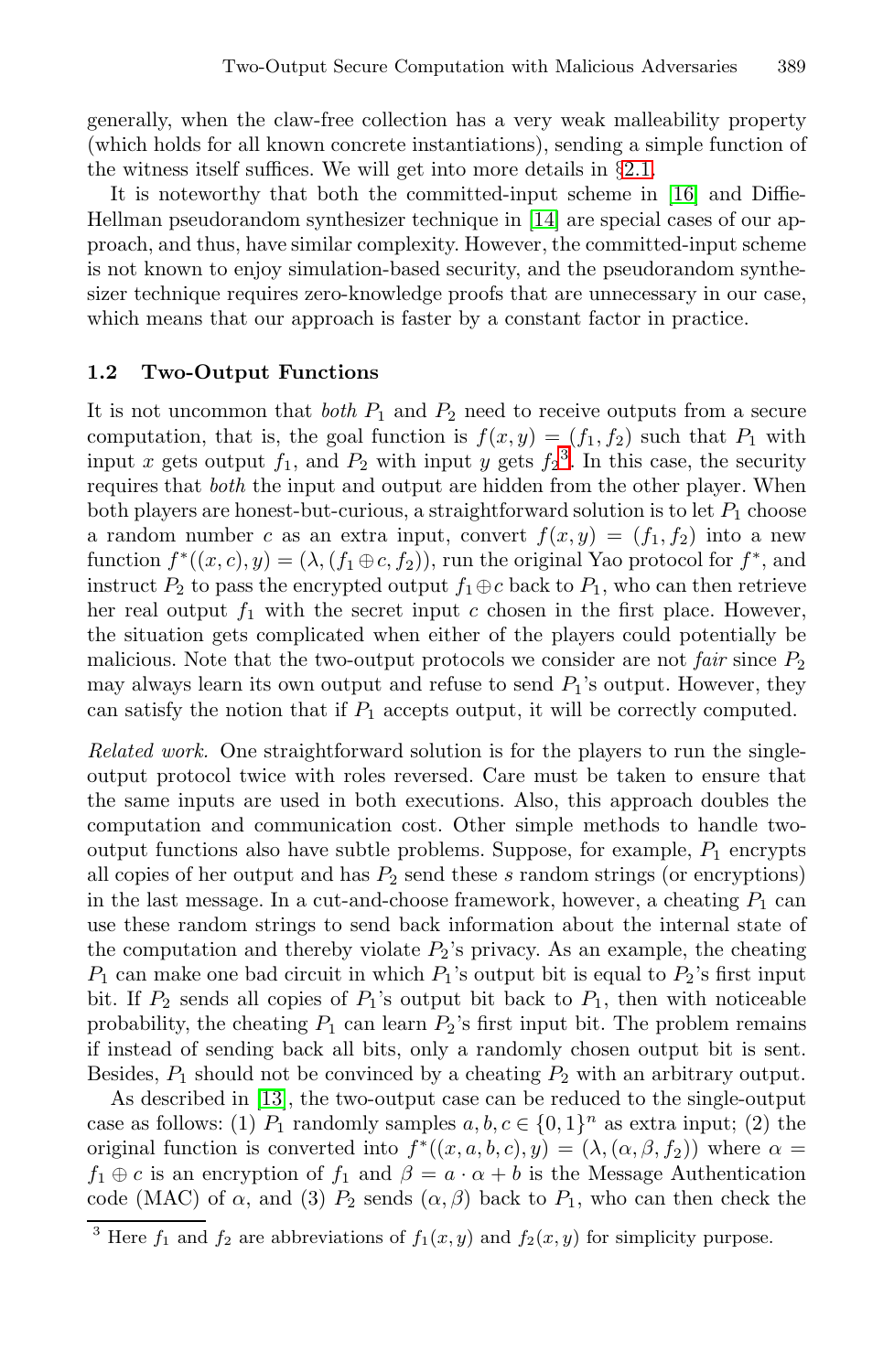authenticity of the output  $\alpha = f_1 \oplus c$ . However, this transformation increases the size of  $P_1$ ['s in](#page-18-3)put from n bits to 4n bits. As a result, the complexity of  $P_1$ 's input consistency check is also increased. A second drawback is that the circuit must also be modified to include extra gates for computing the encryption and MAC function. Although a recent technique [12] can be used to implement XOR gates "for free," the MAC function  $a \cdot \alpha + b$  still requires approximately  $O(n^2)$  extra gates added to the circuit. Since all s copies of the circuit have to be modified, this results in additional communication of  $O(sn^2)$  encrypted gates. Indeed, for simple functions, the size of this overhea[d e](#page-18-4)xceeds the size of the original circuit.

Kiraz and Schoenmakers [11] present a fair two-party computation protocol in which a similar issue for two-output functions arises. In their approach,  $P_2$ commits to  $P_1$ 's garbled output. Then  $P_1$  reveals the two output keys for each of her output wires, and  $P_2$  finds one circuit  $GC_r$  which agrees with "the majority output for  $P_1$ ." The index r is then revealed to  $P_1$ . However, informing  $P_1$  the index of the majority circuit could possibly leak information about  $P_2$ 's input. As an anonymous reviewer has brought to our attention an unpublished follow-up work from Kiraz [9], which elaborated this issue (in  $\S 6.6$  of [9]) and further fixed the problem without affecting the overall performance. Particularly, in the new solution, the dominant computational overhead is an OR-proof of size  $O(s)$ , and the dominant comm[unic](#page-18-3)ational overhead is the commitments to  $P_1$  output keys, where the number of such commmitments is of order  $O(ns)$ . Their techniques favorably compare to our approach, but we do not have experimental data to make accurate comparisons with our implementation.

*Our approach to two-output functions.* We present a method to evaluate twooutput function f without adding non-XOR gates to the original circuit for  $f$ .

In order for  $P_2$  to choose one output that agrees with the majority, similar to Kiraz and Schoenmakers' approach in [11], we add extra bits to  $P_1$ 's input as a one-time pad encryption key by changing the function from  $f(x, y) = (f_1, f_2)$ to  $f^*((c, x), y) = (\lambda, (f_1 \oplus c, f_2))$ , where  $x, c, y, f_1, f_2 \in \{0, 1\}^n$ . With this extra random input  $c$  from  $P_1$ ,  $P_2$  is able to do the majority function on the evaluation output  $f_1 \oplus c$  without knowing  $P_1$ 's real output  $f_1$ . Next,  $P_2$  needs to prove the authenticity of the evaluation output  $f_1 \oplus c$  that she has given to  $P_1$ . Here, our idea is that  $P_1$ 's *i*-th output gate in the *j*-th garbled circuit is modified to output  $0||\sigma_{sk}(0, i, j)$  or  $1||\sigma_{sk}(1, i, j)$  instead of 0 or 1, where  $\sigma_{sk}(b, i, j)$  is a signature of the message  $(b, i, j)$  signed by  $P_1$  under the signing key sk. In other words, the garbled gate outputs  $P_1$ 's output bit b and a signature of b, bit index i, and circuit index j. Therefore, after the circuit evaluation,  $P_2$  hands  $f_1 \oplus c$  to  $P_1$ and proves the knowledge of the signature of each bit under the condition that the j-index for all signatures are the same and valid (among the indices of the evaluation-circuits). Naively, this proof would have been a proof of  $O(ns)$  group elements. However, we will show that a witness indistinguishable proof suffices, which reduces the complexity by a constant factor. Furthermore, by using the technique of Camenisch, Chaabouni, and Shelat for efficient set membership proof [4], we are able to reduce the complexity to  $O(n+s)$  group elements.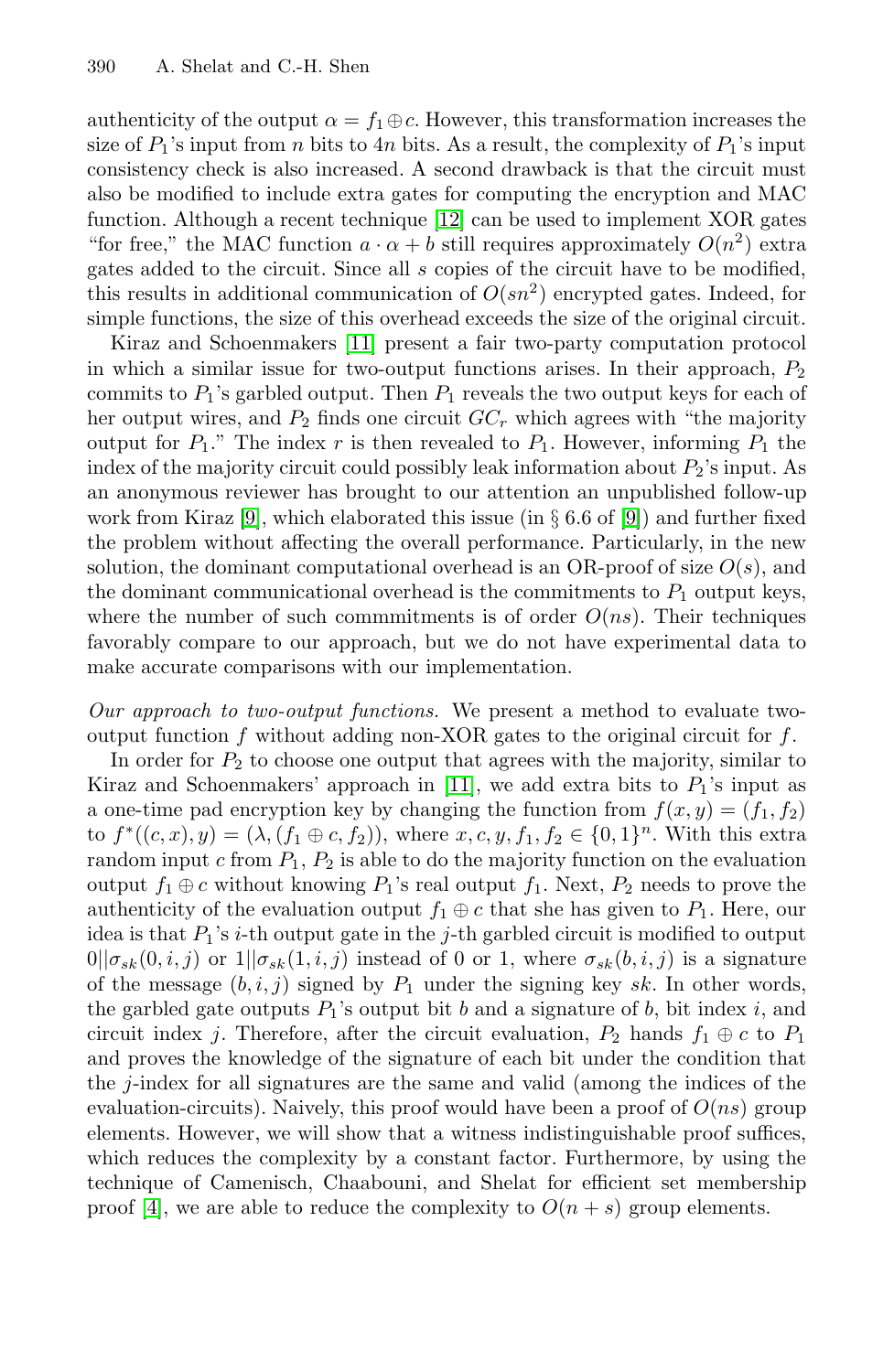## **1.3 The Problem of Selective Failure**

Another problem with compiling garbled circuits occurs during the Oblivious Transfer (OT) phase, when  $P_2$  retrieves input keys for the garbled circuits. A malicious  $P_1$  can attac[k th](#page-18-5)e protocol with *selective failure*[, w](#page-18-6)here the keys used to construct the garbled circuit might not be the ones used in the OT so that  $P_2$ 's input can [be](#page-18-1) inferred according to her reaction after OT. For example, a cheating  $P_1$  could use  $(K_0, K_1)$  to construct a garbled circuit but use  $(K_0, K_1^*)$ <br>instead in the corresponding OT, where  $K_1 \neq K^*$ , As a result, if  $P_2$ 's input bit instead in the corresponding OT, where  $K_1 \neq K_1^*$ . As a result, if  $P_2$ 's input bit<br>is 1 she will get  $K^*$  after OT and cannot evaluate the garbled circuit properly is 1, she will get  $K_1^*$  after OT and cannot evaluate the garbled circuit properly.<br>In contrast, if her input bit is 0.  $P_2$  will get  $K_2$  from OT and complete the In contrast, if her input bit is 0,  $P_2$  will get  $K_0$  from OT and complete the evaluation without complaints.  $P_1$  can therefore infer  $P_2$ 's input. This issue is identified by both Mohassel and [Fran](#page-18-7)klin [16] and Kiraz and Schoenmakers [10].

*Related work.* Lindell and Pinkas [13] replace each of  $P_2$ 's input bits with s additional input bits. These s new bits are XOR'ed together, and the result is used as the input to the original circuit. Such an approach makes the probability that  $P_2$  must abort due to selective failure independent of her input. This approach, however, increases the number of input bits for  $P_2$  from n to ns. Woodruff later pointed out that the use of clever coding system can reduce the overhead to  $max(4n, 8s)$ . To be sure, Li[ndel](#page-18-8)l, Pinkas, and Smart [15] implement the method described in [13] and empirically confirm the extra overhead from this step. In particular, a 16-bit comparison circuit that originally needs fifteen 3-to-1 gates and one 2-to-1 gate will be inflated to a circuit of several thousand gates after increasi[ng t](#page-18-9)he number of inputs. Since the number o[f in](#page-18-10)puts determines the number of OT operation[s, a](#page-18-8)n approach that keeps the number of extra inputs small is preferable. In fact, we show that increasing the number of inputs and number of gates in the circuit for this problem is unnecessary.

Independent of our work, Lindell and Pinkas [14] propose to solve this problem by *cut-and-choose OT*. This n[ew](#page-18-6) solution indeed provides a great improvement over [13] and shares roughly the same complexity with our solution. Furthermore, both the cut-and-choose OT and our solution can be built upon the efficient OT proposed by Naor and Pinkas [17] or Peikert, Vaikuntanathan, and Waters [19]. However, the particular use the latter OT in [14] needs two independently chosen common reference strings, while our solution needs only one.

*Our approach to selective failure.* Inspired by the idea of *committing Oblivious Transfer* proposed by Kiraz and Schoenmakers [10], we solve the problem of selective failure by having the sender  $(P_1$  in Yao protocol) of the OT *post-facto* prove that she ran the OT correctly by revealing the randomness used in the OT. Normally, this would break the sender-security of the OT. However, in a cutand-choose framework, the sender is already opening many circuits, so the keys used as inputs for the OT are no longer secret. Thus, the idea is that the sender can prove that he executed the OT correctly for all circuits that are opened by simply sending the random coins used in the OT protocol for those instances. We stress that not every OT can be used here. Intuitively, a committing OT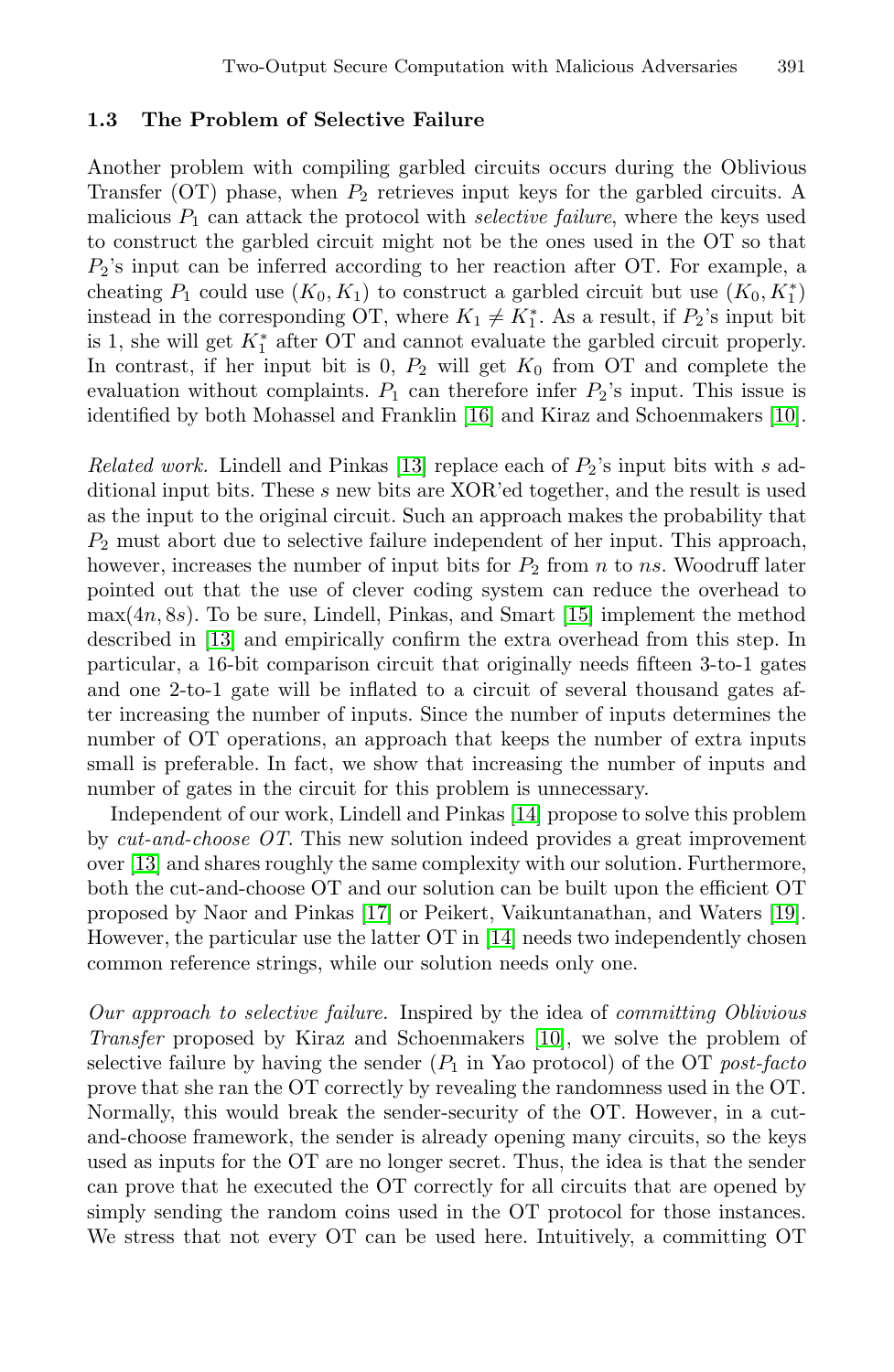is the OT with the binding property so that it is hard f[or](#page-11-0) [a](#page-11-0) cheating sender to produce random coins different from what she really used.

A critical point with this approach is that in order to simulate a malicious  $P_2$ , we need to use a coin-flipping protocol to pick which circuits to open. Consequently,  $P_1$  cannot open the circuits to  $P_2$  until the coin-flipping is over; yet the OT must be done before the coin-flipping in order to guarantee a proper *cut*. So the order of operations of the protocol is critical to security. An efficient committing OT b[ase](#page-18-8)d on Decisional Diffie-Hellman problem is presented in §2.3.

## **1[.4](#page-19-2) Optimal Cut-and-Choose Strategy**

We find that most cut-and-choose protocols open  $s/2$  out of the s copies of the garbled circuit to reduce the probability that  $P_1$  succeeds in cheating. We show that opening  $3s/5$ -out-of-s is a better choice than  $s/2$ -out-of-s. In particular, when s circuits are used, our strategy results in security level  $2^{-0.32s}$  in contrast to  $2^{-s/17}$  from [13] and  $2^{-0.31s}$  from [14]. Although the difference with the latter work is only 1% less, we show the optimal parameters for the cut-and-choose method in Appendix A, thereby establishing a close characterization of the limits of the cut-and-choose method.

## **1.5 Comparison of Communication Complexity**

We attempt to compare communication efficiency between protocols that use a mix of light cryptographic primitives (such as commitments instantiated with collision-resistant hash functions) and heavy ones (such as group operations that rely on algebraic assumptions like discrete logarithm). To meaningfully do so, we consider asymptotic security under reasonable assumptions about the growth of various primitives with respect to the security parameter  $k$ . We assume that:

- 1. light cryptographic primitives have size  $\Theta(k)$ ;
- 2. heavy cryptographic operations that can be instantiated with elliptic curves or bilinear groups take size  $\tilde{o}(k^2)$ .
- 3. heavy cryptographic operations that require RSA or prime order groups over  $\mathbb Z$  take size  $\tilde{o}(k^3)$ .

The size assumption we make is quite conservative. It is based on the observation that in certain elliptic curve groups, known methods for computing discrete logarithms of size *n* run in time  $L_n(1, 1/2)$ . Thus, to achieve security of  $2^k$ , it suffices to use operands of size  $\tilde{o}(k^2)$  by which we mean a value that is asymptotically smaller than  $k^2$  by factors of log(k). The computation bound follows from the running time analysis of point multiplication (or exponentiation in the case of  $\mathbb{Z}_p^*$ ) algorithms. As we discuss below, for reasonable security parameters, however, the hidden constants in this notation make the difference much smaller. Let  $k$  be a security parameter for cryptographic operations, let  $s$  be a statistical security parameter, and let  $|C|$  be the number of gates in the base circuit computing  $f : \{0,1\}^n \times \{0,1\}^n \rightarrow \{0,1\}^n \times \{0,1\}^n$ .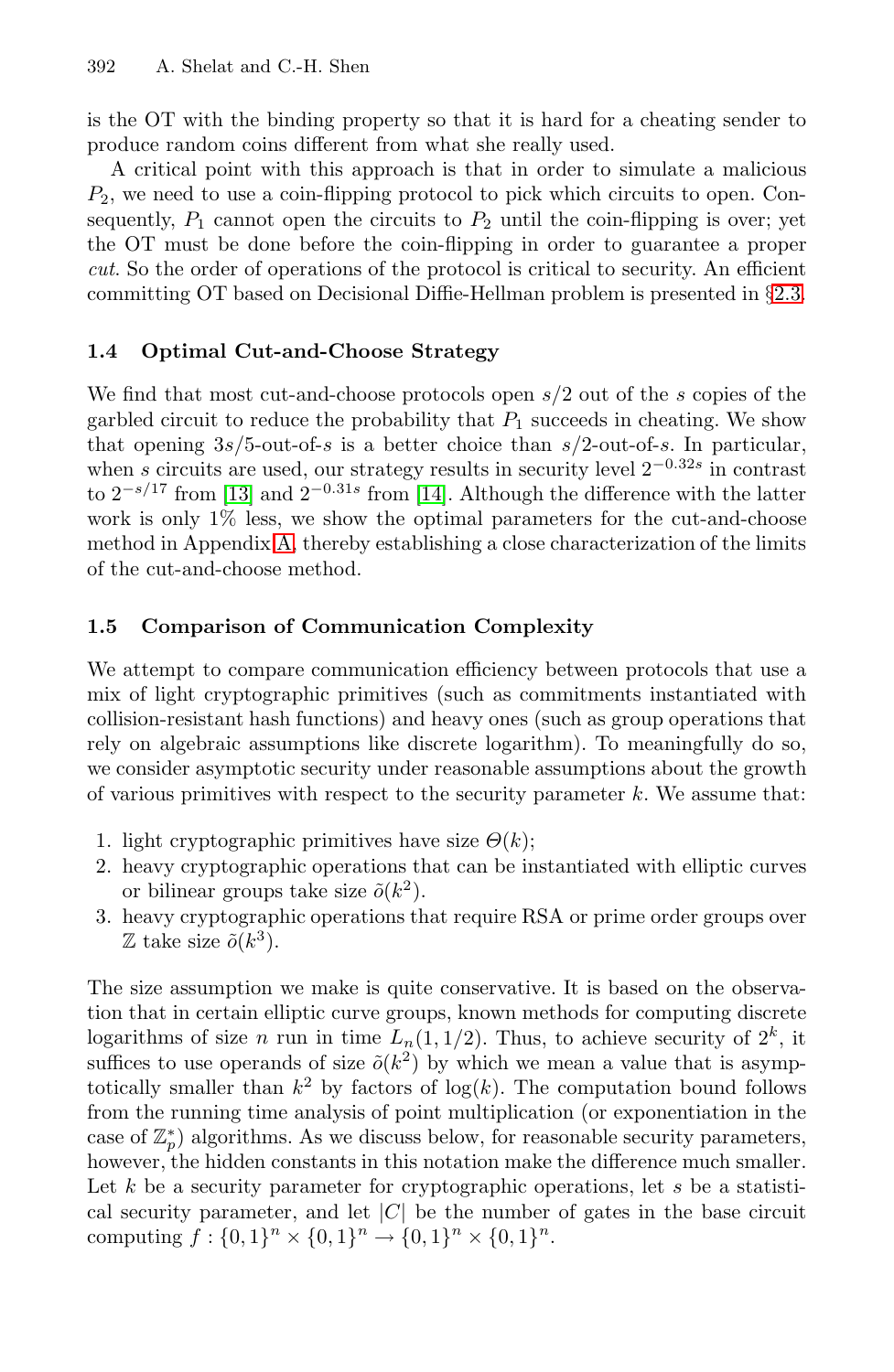- **–** Jarecki and Shmatikov [8]: For each gate, the number of the communicated group elements is at least 100, including the commitments of the garbled values for input wires, the commitments of the doubly-encrypted entries, and the ZK proof for the correctness of the gate. Moreover, for each input or output wires, a ZK proof for conjunction/disjunction is required. Each of the ZK proofs needs constant number of group elements. Finally, this p[roto](#page-18-1)col assumes the decisional composite residuosity problem in an RSA group; thus, each group element is of size  $\tilde{o}(k^3)$ .
- **–** Kiraz [9]: This approach uses an equality-checker framework that requires  $O(n s^2)$  commitments for checking  $P_1$ 's input consistency. They solve the selective failure attack with committing OT as we do. Moreover, to deal with two-output functions, they add n extra bits to  $P_1$ 's input, commit to all of  $P_1$ 's output keys, which include  $2ns$  commitments and  $2ns$  decommitments, and a zero-knowledge OR-proof of size  $O(s)$ .
- **–** Lindell and Pinkas [13]: Each of the garbled gates requires 4k space for four doubly-encrypted entries. Thus, for this approach, the communication analysis is as follows: (1) s copies of the base circuit itself require  $s|C|$  gates; (2) each of  $P_1$ 's n input bits requires  $s^2$  light commitments for the consistency check; (3)  $P_2$ 's *n* input bits require max $(4n, 8s)$  OT's. Also, the MAC-based two-output function computation add additional  $O(n^2)$  gates to each of the s copies of the circuit and additional  $3n$  bits to  $P_1$ 's input. Thus, the overall communication cost to handle two-output function is  $O(n^2sk + ns^2k)$ .

|                                           | Base circuit $P_1$ 's input                                                                                                                 |                                                                                                                                          | COMMUNICATION<br>$P_2$ 's input                                                                    | Two-output                                                                                                                                                        |
|-------------------------------------------|---------------------------------------------------------------------------------------------------------------------------------------------|------------------------------------------------------------------------------------------------------------------------------------------|----------------------------------------------------------------------------------------------------|-------------------------------------------------------------------------------------------------------------------------------------------------------------------|
| JS[8]<br>K[9]<br>$LP07$ [13]<br>LP10 [14] | $ C  \cdot \tilde{o}(k^3)$<br>$\Theta( C  \cdot sk)$<br>$\Theta( C  \cdot sk)$<br>$\Theta( C  \cdot sk)$<br>Our work $\Theta( C  \cdot sk)$ | $n \cdot \tilde{o}(k^3)$<br>$\Theta(ns^2k)$<br>$\Theta(ns^2k)$<br>$\Theta(ns) \cdot \tilde{o}(k^2)$<br>$\Theta(ns) \cdot \tilde{o}(k^2)$ | $n \text{ OT's}$<br>$n \text{ OT's}$<br>$max(4n, 8s)$ OT's<br>$n \text{ OT's}$<br>$n \text{ OT's}$ | $n \cdot \tilde{o}(k^3)$<br>$\Theta(nsk) + \Theta(s) \cdot \tilde{o}(k^2)$<br>$\Theta(n^2sk+ns^2k)$<br>$\Theta(n^2sk+ns^2k)$<br>$\Theta(ns) \cdot \tilde{o}(k^2)$ |

**Table 1.** Asymptotic Analysis of various two-party secure computation

The recent work of [14] also considers a more efficient way to implement twoparty computation based on cut-and-choose OT and specific security assumptions. They report  $13sn$  exponentiations and communication of  $5sn + 14k + 7n$ group elements. (Note we count bits above to compare commitments versus other primitives.) Concretely, these parameters are similar to our parameters but rely on more specific assumptions, and do not consider two-party outputs.

# **2 Building Blocks**

For clarity purpose, the standard checks that are required for security have been omitted. For example, in many cases, it is necessary to verify that an element that has been sent is indeed a member of the right group. In some cases,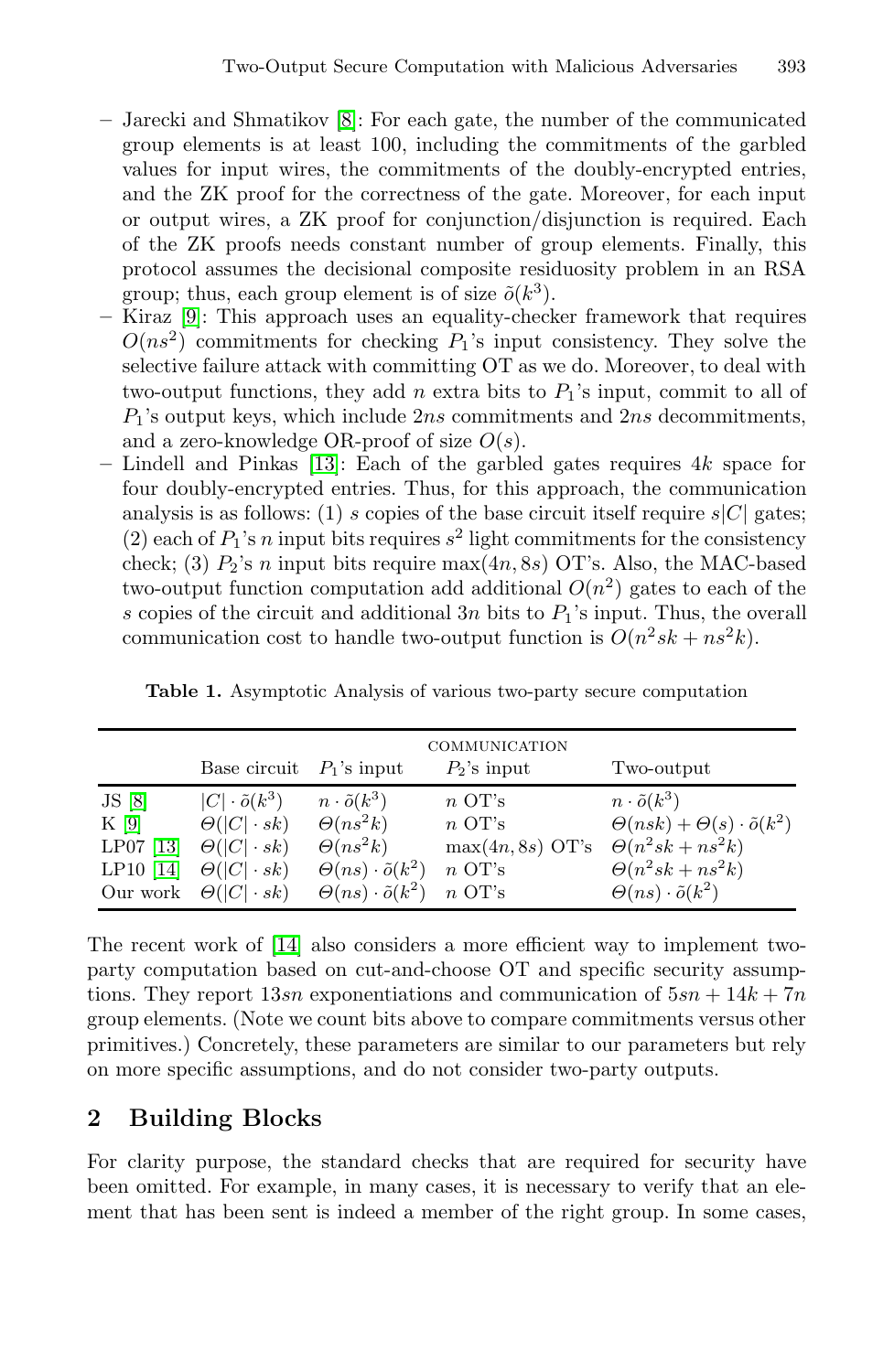it is implicit that if a player detectably cheats in a sub-protocol, then the other [pla](#page-19-1)[yer](#page-18-1) would immediately abort execution of the entire protocol.

#### **2.1 Consistency Check for the Generator's Input**

The cut-and-choose approach to compiling Yao circuits ensures that  $P_1$  submits consistent input values for [eac](#page-18-11)h copy of the evaluation-circuits. Recall that there are  $e$  copies of the circuit which must be evaluated. Thus, for each input wire,  $P_1$  must send e keys corresponding to an input bit 0 or 1. It has been welldocumented  $[16,10,22,13]$  that in some circumstances,  $P_1$  can gain information about  $P_2$ 's input if  $P_1$  is able to submit different input values for the e copies of this input wire. The main idea of our solution is inspired by the *claw-free collections*<sup>4</sup> defined as follows:

**Definition 1 (Claw-Free Collections in [7]).** *A three-tuple of algorithms* (G, D, F) *is called a* claw-free collection *if the following conditions hold*

- *1. Easy to evaluate: Both the index selecting algorithm* G *and the domain sampling algorithm* D *are probabilistic polynomial-time, while the evaluating algorithm* F *is a deterministic polynomial-time.*
- 2. *Identical range distribution: Let*  $f_I^b(x)$  *denote the output of*  $F$  *on input*  $(b \mid x)$ . *For any L in the range of*  $G$  *the random variable*  $f^0(D(0, I))$  *and*  $(b, I, x)$ *. For any* I in the range of G, the random variable  $f_I^0(D(0, I))$  and  $f^1(D(1, I))$  *are identically distributed*  $f_I^1(D(1,I))$  are identically distributed.<br>**Hard to form claus:** For every non-
- *3. Hard to form claws: For every non-uniform probabilistic polynomial-time algorithm* A, every polynomial  $p(\cdot)$ , and every sufficiently large n's, it is true *that*  $\Pr[I \leftarrow G(1^n); (x, y) \leftarrow A(I) : f_I^0(x) = f_I^1(y)] < 1/p(n)$ .

With the claw-free collections, our idea works as follows:  $P_2$  first generates I by invoking the index generating algorithm  $G(1<sup>k</sup>)$ , where k is a security parameter. For each of her input bits,  $P_1$  invokes sampling algorithms  $D(I, 0)$  and  $D(I, 1)$  to pick  $[m_{0,1}, \ldots, m_{0,s}]$  and  $[m_{1,1}, \ldots, m_{1,s}]$ , respectively.  $P_1$  then constructs s copies of garbled circuit with range elements  $[f_1^0(m_{0,1}),...,f_1^0(m_{0,s})]$ <br>and  $[f_1^1(m_{s,1}),...,f_1^1(m_{s,1})]$  by associating  $f_0^b(m_{s,1})$  with  $P_s$ 's input wire of bit and  $[f_1^1(m_{1,1}),...,f_1^1(m_{1,s})]$  by associating  $f_2^b(m_{b,j})$  with  $P_1$ 's input wire of bit<br>value hin the *i*-th garbled circuit. Let  $[i, j]$  denote the indices of the garbled value b in the j-th garbled circuit. Let  $[j_1,\ldots,j_e]$  denote the indices of the garbled circuits not checked in the cut-and-choose (evaluation-circuits). During the evaluation,  $P_1$  reveals  $[f^b_l(m_{b,j_1}),...,f^b_l(m_{b,j_e})]$  to  $P_2$  and proves in zero-knowledge<br>that  $P_2$  gats  $f^b(m^b)$  and  $f^b(m^b)$  via the same function  $f^b$  for  $2 \le i \le e$ that  $P_1$  gets  $f_I^b(m_{j_1}^b)$  and  $f_I^b(m_{j_2}^b)$  via the same function  $f_I^b$ , for  $2 \le i \le e$ .<br>However in the course of developing our solution we noticed that we

However, in the course of developing our solution, we noticed that witness indistinguishable proofs suffice in place of zero-knowledge proofs. For example, consider the claw-free collec[tio](#page-18-11)n instantiated from the Discrete Logarithm assumption, that is, let  $f_p^b(m) = g^b h^m$ , where  $I = (g, h, p, q)$  includes two primes <br> a such that  $n - 2g + 1$  and distinct generators g and h of  $\mathbb{Z}^*$  such p and q such that  $p = 2q + 1$ , and distinct generators g and h of  $\mathbb{Z}_p^*$  such that  $\langle \alpha \rangle = \langle h \rangle = g$ . After revealing  $\lceil \alpha h m h \rceil$ ,  $\alpha h m h$  is the p it is a nature that  $\langle g \rangle = \langle h \rangle = q$ . After revealing  $[g^b h^{m_{b,j_1}}, \dots, g^b h^{m_{b,j_e}}]$  to  $P_2$ , it is a natural solution that  $P_1$  proves in zero-knowledge to  $P_2$  the knowledge of  $(m, \cdot)$ ral solution that  $P_1$  proves in zero-knowledge to  $P_2$  the knowledge of  $(m_{b,j_i} - m_{b,i_i})$  given common input  $a^b h^{m_{b,j_i}} (a^b h^{m_{b,j_i}})^{-1} = h^{m_{b,j_i} - m_{b,j_i}}$  for  $2 \le i \le e$  $\sum_{j=0}^{m_{b,j_1}}$  given common input  $g^b h^{m_{b,j_i}} (g^b h^{m_{b,j_1}})^{-1} = h^{m_{b,j_i} - m_{b,j_1}}$ , for  $2 \le i \le e$ .

 $\overline{4}$  It is well known that claw-free collections exist under either the Discrete Logarithm assumption or Integer Factorization assumption [7].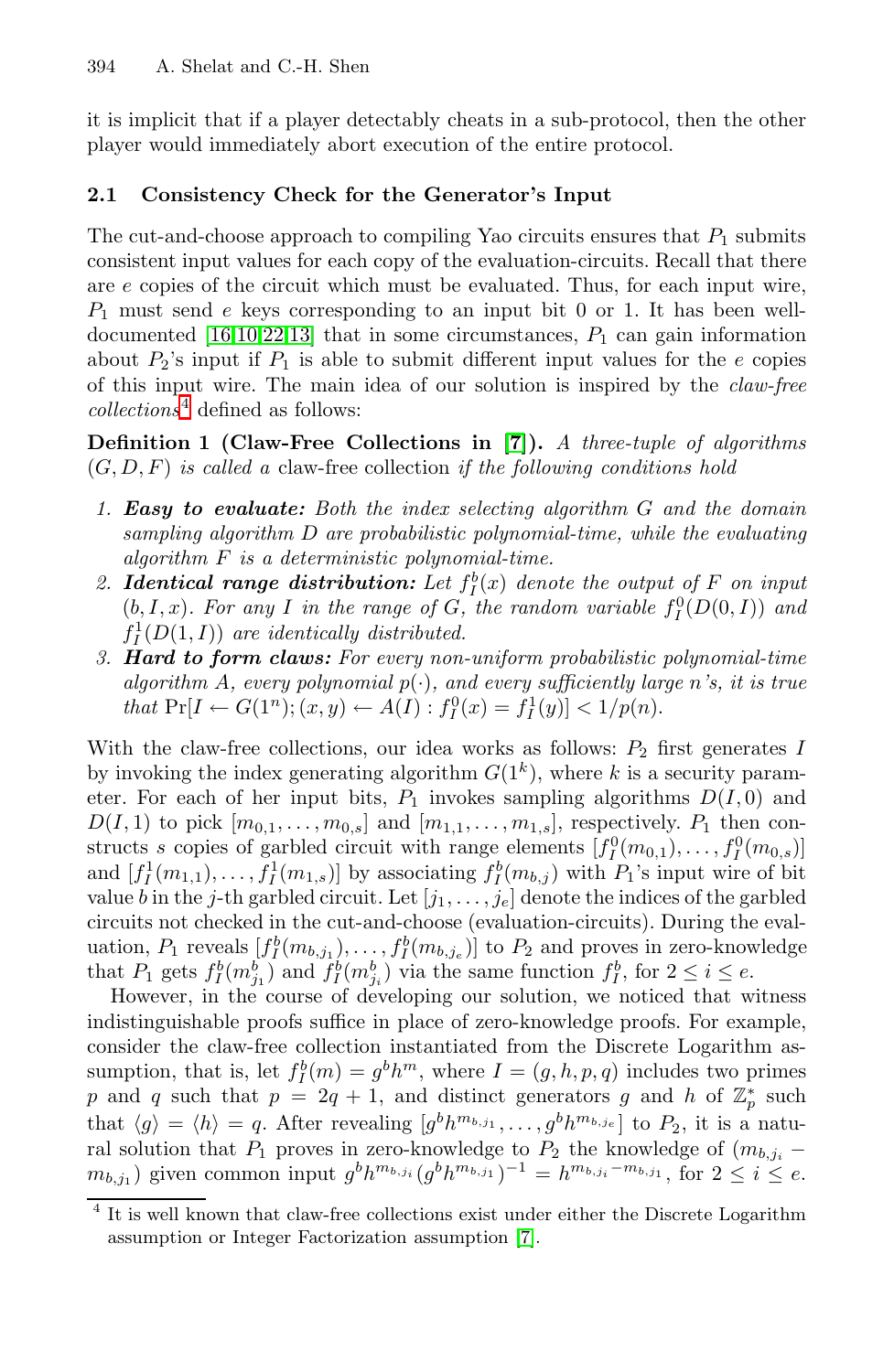The key insight here is that it is unnecessary for  $P_1$  to hide  $(m_{b,j_i} - m_{b,j_1})$  from  $P_2$  since  $[m_{b,j_1},\ldots,m_{b,j_e}]$  are new random variables introduced by  $P_1$  and b is the only secret needed to be hidden from  $P_2$ . Simply sending  $(m_{b,j_i} - m_{b,j_1})$  to  $P_2$ will suffice a proof of checking  $P_1$ 's input consistency without compromising  $P_1$ 's privacy. In other words, given  $[g^b h^{m_{b,j_1}}, \ldots, g^b h^{m_{b,j_e}}, m'_2, \ldots, m'_e]$ , if  $P_2$  confirms<br>that  $a^b h^{m_{b,j_1}} = a^b h^{m_{b,j_i}}$ ,  $h^{m'_i}$  for  $2 \le i \le e$ , then either  $P_i$ 's input is consistent that  $g^b h^{m_{b,j_1}} = g^b h^{m_{b,j_i}} \cdot h^{m'_i}$  for  $2 \le i \le e$ , then either  $P_1$ 's input is consistent so that  $m' = m_{i,j} = m_{i,j}$  or  $P_i$  is able to come up with a claw. so that  $m'_i = m_{b,j_i} - m_{b,j_1}$ , or  $P_1$  is able to come up with a claw.<br>Note that extra work is only done for the input gates—and is

Note that extra work is only done for the input gates—and moreover, only those of  $P_1$ . All of the remaining gates in the circuit are generated as usual, that is, they do not incur extra commitments. So, unlike solutions with committed OT such as [8], asymmetric cryptography is only used for the input gates rather than the entire circuit. To generalize the idea, we introduce the following notion.

**Definition 2 (Malleable Claw-Free Collections).** *A four-tuple of algorithms* (G, D, F, R) *is a* malleable claw-free collection *if the following conditions hold.*

- *1. A subset of claw-free collections:* (G, D, F) *is a claw-free collection, and the range of* D *and* F *are groups, denoted by*  $(\mathbb{G}_1, \star)$  *and*  $(\mathbb{G}_2, \diamond)$  *respectively.*<br>*Initorm domain sampling: For any L in the range of G random variable*
- *2. Uniform domain sampling: For any* I *in the range of* G*, random variable*  $D(0, I)$  and  $D(1, I)$  are uniform over  $\mathbb{G}_1$ , and denoted by  $D(I)$  for simplicity.
- *3. Malleability:*  $R: \mathbb{G}_1 \to \mathbb{G}_2$  *runs in polynomial time, and for*  $b \in \{0, 1\}$ *, any I* in the range of *G*, and any  $m_1, m_2 \in \mathbb{G}_1$ ,  $f_I^b(m_1 \star m_2) = f_I^b(m_1) \circ R_I(m_2)$ .

Consider the claw-free collection constructed above under the Discrete Logarithm assumption, we know that it can become a malleable claw-free collection simply by letting  $\mathbb{G}_1 = \mathbb{Z}_q$ ,  $\mathbb{G}_2 = \mathbb{Z}_p^*$ , and  $R_I(m) = h^m$  for any  $m \in \mathbb{G}_1$ .

## **2.2 Two-Output Functions**

To handle two-output functions, we want to satisfy the notion that it might be unfair in the sense that  $P_2$  could abort prematurely after circuit evaluation and she gets her output. However, if  $P_1$  accepts the output given from  $P_2$ , our approach guarantees that this output is genuine. Namely,  $P_2$  cannot provide an arbitrary value to be  $P_1$ 's output. In particular,  $P_2$  cannot learn  $P_1$ 's output more than those deduced from  $P_2$ 's own input and output.

Recall that it is a well-accepted solution to convert the garbled circuit computing  $f(x, y) = (f_1, f_2)$  into the one computing  $g((x, p, a, b), y) = ((\alpha, \beta), f_2),$ where  $\alpha = f_1 + p$  as a ciphertext of  $f_1$  and  $\beta = a \cdot \alpha + b$  as a MAC for the ciphertext. Since  $P_2$  only gets the ciphertext of  $P_1$ 's output, she does not learn anything from the ciphertext. Also, given  $(\alpha, \beta)$ ,  $P_1$  can easily verify the authenticity of her output. However, we are not satisfied with the additional  $O(s^2)$ gates computing the MAC  $(s$  is the statistical security parameter) to each of the s copies of the garbled circuit, which results in  $O(s^3)$  extra garbled gates in total. Indeed, the number of extra gates can easily exceed the size of the original circuit when  $f$  is a simple function. Hence, we propose another approach to authenticate  $P_1$ 's output without the extra gates computing the MAC function.

While our approach also converts the circuit to output the ciphertext of  $P_1$ 's output, that is, from  $f(x, y)=(f_1, f_2)$  to  $f^*((c, x), y)=(\lambda, (f_1 \oplus c, f_2))$ , we solve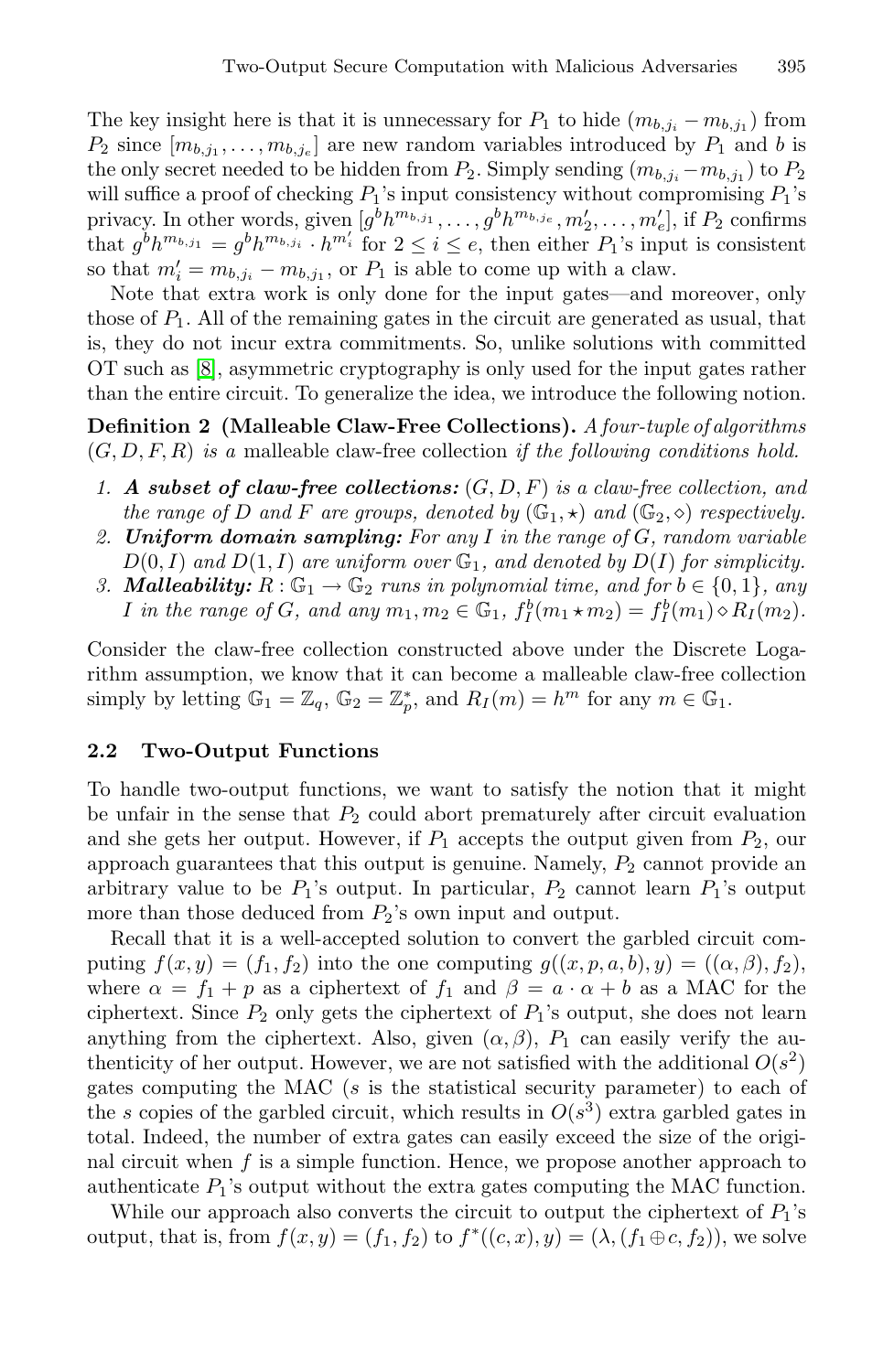the authentication problem by the use of the public-key signature scheme and its corresponding witness-indistinguishable proof. Each bit value of the output of  $P_1$ 's output gates is tied together with a signature specifying the value and the location of the bit. On one hand,  $P_2$  can easily verify the signature during the cut-and-choose phase (to confirm that the circuits are correctly constructed). On the other hand, after the evaluation and giving  $P_1$  the evaluation result  $(f_1 \oplus c)$ ,  $P_2$  can show the authenticity of each bit of the result by proving the knowledge of its signature, that is, the signature of the given bit value from the right bit location. Note that a bit location includes a bit index and a circuit index. In other words, a bit location  $(i, j)$  indicates  $P_1$ 's *i*-th output bit from the *j*-th garbled circuit. While the bit index is free to reveal (since  $P_1$  and  $P_2$  have to conduct the proof bit by bit anyway), the circuit index needs to be hidden from  $P_1$ ; otherwise,  $P_1$  can [ga](#page-18-12)in information about  $P_2$ 's input as we discussed above. We stress that it is critical for  $P_2$  to provide a signature from the right location. Since during the cut-and-choose phase, many properly signed signatures are revealed from the check-circuits, if those signatures do not contain location information, they can be used to convince  $P_1$  to accept arbitrary output.

Normally, an OR-proof will suffice the proof that the signature is from one of the evaluation-circuits. Nevertheless, an OR proof of size  $O(s)$  for each bit of  $P_1$ 's n-bit output will result in a zero-knowledge proof of size  $O(ns)$ . We therefore adopt the technique from [4] in order to reduce the size of the proof to  $O(n+s)$ . Let  $S = \{j_1, \ldots, j_e\}$  be the indices of all the evaluation-circuits. The idea is for  $P_1$ to send a signature of every element in S, denoted by  $[\delta(j_1),\ldots,\delta(j_e)]$ . By reusing these signatures,  $P_2$  is able to perform each OR proof in constant communication. [M](#page-11-1)ore specifically, after the evaluation,  $P_2$  chooses one evaluation-circuit, say the  $j_l$ -th circuit, the result of which conforms with the majority of all the evaluationcircuits. Let  $\mathcal{M} = [\mathbf{M}_1, \dots, \mathbf{M}_n]$  be  $P_1$ 's output from the  $j_l$ -th circuit. Recall that  $P_2$  $P_2$  has both  $M_i$  and the signature to  $(M_i, i, j_l)$ , denoted by  $\sigma(M_i, i, j)$ , due to the way the garbled circuits were constructed. To pro[ve](#page-10-0) the authenticity of  $M_i$ ,  $P_2$ sends  $M_i$  to  $P_1$ , blinds signature  $\delta(j_l)$  and  $\sigma(M_i, i, j_l)$ , and proves the knowledge of " $\sigma(M_i, i, j)$  for some  $j \in S$ ." In other words,  $P_2$  needs to prove the knowledge of  $\sigma(M_i, i, j)$  and  $\delta(j^*)$  such that  $j = j^*$  for  $i = 1, \ldots, n$ . The complete proof is shown in Protocol 1. Due to the nonforgeability property of signature schemes,  $P_2$  proves the knowledge of the signature and thus the authenticity of M.

<span id="page-10-0"></span>One particular implementation of our protocol can use the Boneh-Boyen short signature scheme [2] which is briefly summarized here. The Boneh-Boyen signature scheme requires the *q-SDH (Strong Diffie-Hellman)* assumption<sup>5</sup> and *bilinear maps*<sup>6</sup>. Based on these two objects, the Boneh-Boyen signature scheme includes a three-tuple of efficient algorithms  $(G, S, V)$  such that

<sup>&</sup>lt;sup>5</sup> q-SDF assumption in a group G of prime order p states that given  $g, g^x, g^{x^2}, \ldots, g^{x^q}$ , it is infeasible to output a pair  $(c, g^{1/(x+c)})$  where  $c \in \mathbb{Z}^*$ it is infeasible to output a pair  $(c, g^{1/(x+c)})$  where  $c \in \mathbb{Z}_p^*$ <br>Let  $\mathbb{C}_p$  and  $\mathbb{C}_p$  be two groups of prime order n. A bilinear

<sup>&</sup>lt;sup>6</sup> Let  $\mathbb{G}_1$  and  $\mathbb{G}_2$  be two groups of prime order p. A bilinear map is a map  $e : \mathbb{G}_1 \times \mathbb{G}_1 \mapsto$  $\mathbb{G}_2$  with the following properties: (1) for any  $u, v \in \mathbb{G}_1$  and  $a, b \in \mathbb{Z}$ ,  $e(u^a, v^b) =$ <br> $e(u, v)^{ab}$ , (2) for any generator  $a$  of  $\mathbb{G}_2$ ,  $e(a, a) \neq 1$ ; and (3) for any  $u, v \in \mathbb{G}_2$ , it is  $e(u, v)^{ab}$ ; (2) for any generator g of  $\mathbb{G}_1$ ,  $e(g, g) \neq 1$ ; and (3) for any  $u, v \in \mathbb{G}_1$ , it is easy to compute  $e(u, v)$ .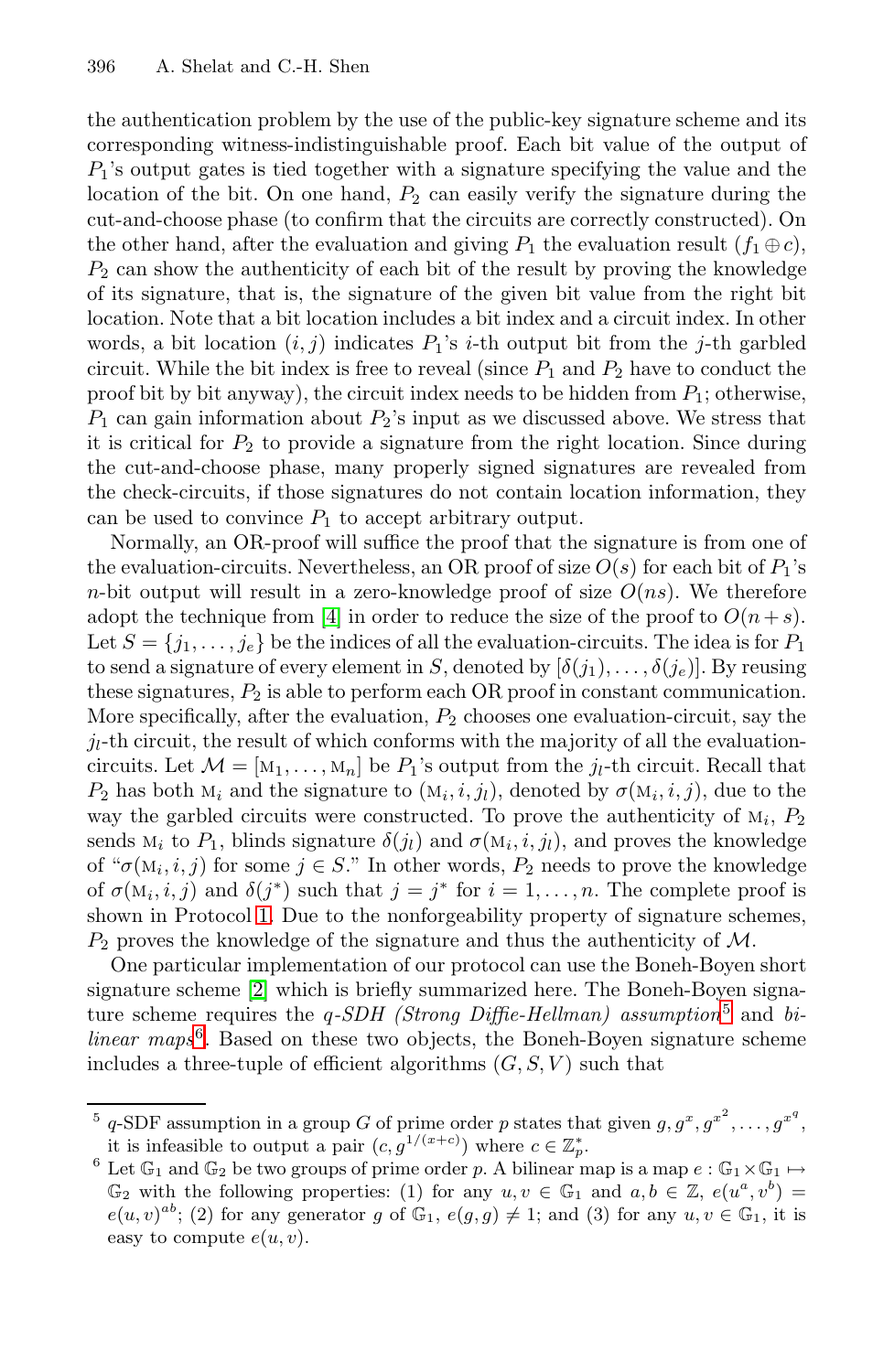- <span id="page-11-1"></span>1.  $G(1^k)$  generates key pair  $(sk, vk)$  such that  $sk = x \in \mathbb{Z}_p^*$  and  $vk = (p, g, \mathbb{G}_1, \mathbb{G})$ <br>
X) where  $\mathbb{G}_v$  is a group of prime order n a is a generator of  $\mathbb{G}_v$  and  $X = \sigma^x$ X), where  $\mathbb{G}_1$  is a group of prime order p, g is a generator of  $\mathbb{G}_1$ , and  $X = g^x$ .
- 2.  $S(sk, m)$  signs the message m with the signing key sk by  $\sigma(m) = g^{1/(x+m)}$ .<br>3.  $V(nk, m, \sigma)$  verifies the signature  $\sigma$  with *uk* by calculating  $e(\sigma, \sigma^m X)$ . If the
- 3.  $V(vk, m, \sigma)$  verifies the signature  $\sigma$  with vk by calculating  $e(\sigma, g^m X)$ . If the result equals  $e(g, g)$ , V outputs valid; otherwise, V outputs invalid.

**Protocol 1.** Proof of  $P_1$ 's output authenticity

| Common Input:                                                               | ciphertext of $P_1$ 's output $f_1 \oplus c = [M_1, \ldots, M_n]$ , the indices                                                                                                                                                                          |
|-----------------------------------------------------------------------------|----------------------------------------------------------------------------------------------------------------------------------------------------------------------------------------------------------------------------------------------------------|
|                                                                             | of the evaluation-circuits $S = \{j_1, \ldots, j_e\}$ and the public                                                                                                                                                                                     |
|                                                                             | key $(p, \mathbb{G}, g, X, Y)$ of the Boneh-Boyen signature scheme. In                                                                                                                                                                                   |
|                                                                             | particular, $X = g^x$ , and $Y = g^y$ .                                                                                                                                                                                                                  |
| $P_1$ Input:                                                                | the corresponding private key $(x, y)$ of the signature scheme.                                                                                                                                                                                          |
| $P_2$ Input:                                                                | the signature vector $[\sigma(b_1, 1, j_1), \ldots, \sigma(b_n, n, j_l)]$ such that<br>$\sigma(b, i, j) = g^{1/(bx + iy + j)}$ and $j_l \in S$ .                                                                                                         |
| $P_1 \stackrel{Z,\{\delta(j)\}_{j\in S}}{\longrightarrow} P_2$              | $P_1$ picks another generator h of G and a random $z \in \mathbb{Z}_p^*$ .<br>Then $P_1$ sends $[Z, \delta(j_1), \ldots, \delta(j_e)]$ to $P_2$ such that                                                                                                |
|                                                                             | $Z = h^z$ and $\delta(i) = h^{1/(z+j)}$ .                                                                                                                                                                                                                |
|                                                                             | $P_1 \downarrow_{1}, \ldots, U_n, V \downarrow_{n} P_2$ $P_2$ picks $u_1, \ldots, u_n, v \in \mathbb{Z}_p$ and computes $U_i \leftarrow \sigma(b_i, i, j_i)^{u_i}$<br>and $V \leftarrow \delta(j_l)^v$ . Then $[U_1, \ldots, U_n, V]$ is sent to $P_1$ . |
| $P_1$ $a_1,,a_n,b$ $P_2$                                                    | $P_2$ picks $\alpha, \beta_1, \ldots, \beta_n, \gamma \in \mathbb{Z}_p$ and sends $[a_1, \ldots, a_n, b]$ to $P_1$ ,<br>where $a_i \leftarrow e(U_i, g)^\alpha e(g, g)^{\beta_i}$ and $b \leftarrow e(V, h)^\alpha e(h, h)^\gamma$ .                     |
| $P_1 \longrightarrow^c P_2$                                                 | $P_1$ picks $c \in \mathbb{Z}_p$ at random and sends it to $P_2$ .                                                                                                                                                                                       |
| $P_1 \stackrel{z_{\alpha},\{z_{\beta_i}\},z_{\gamma}}{\longrightarrow} P_2$ | $P_2$ sends $z_{\alpha} \leftarrow \alpha + c \cdot j_l$ , $z_{\beta_i} \leftarrow \beta_i - c \cdot u_i$ , and $z_{\gamma} \leftarrow \gamma - c \cdot v$ back                                                                                          |
|                                                                             | to $P_1$ , who checks $a_i \stackrel{?}{=} e(U_i, X^{\mathcal{M}_i} Y^i)^c \cdot e(U_i, q)^{z_{\alpha}} \cdot e(g, q)^{z_{\beta_i}}$                                                                                                                     |
|                                                                             | for $i = 1, , n$ and $b = e(V, Z)^c \cdot e(V, h)^{z_{\alpha}} \cdot e(h, h)^{z_{\gamma}}$ . $P_1$                                                                                                                                                       |
|                                                                             | aborts if any of the checks fails.                                                                                                                                                                                                                       |
|                                                                             |                                                                                                                                                                                                                                                          |

# <span id="page-11-0"></span>**2.3 Committing Oblivio[us T](#page-18-6)ransfer**

The oblivious transfer (OT) primitive, introduced by Rabin [21], and extended by Even, Goldreich, and Lempel [5] and Brassard, Crépeau and Robert [3] works as follows: there is a sender with messages  $[m_1, \ldots, m_n]$  and a receiver with a selection value  $\sigma \in \{1,\ldots,n\}$ . The receiver wishes to retrieve  $m_{\sigma}$  from the sender in such a way that (1) the sender does not "learn" anything about the receiver's choice  $\sigma$  and (2) the receiver "learns" only  $m_{\sigma}$  and nothing about any other message  $m_i$  for  $i \neq \sigma$ . Kiraz and Schoenmakers [10] introduced another notion of OT called *committing OT* in which the receiver also receives a perfectly-hiding and computationally-binding commitment to the sender's input messages, and the sender receives as output the values to open the commitment. Indeed, Kiraz and Schoenmakers introduced this notion specifically for use in a Yao circuit evaluation context. We adopt the idea behind their construction.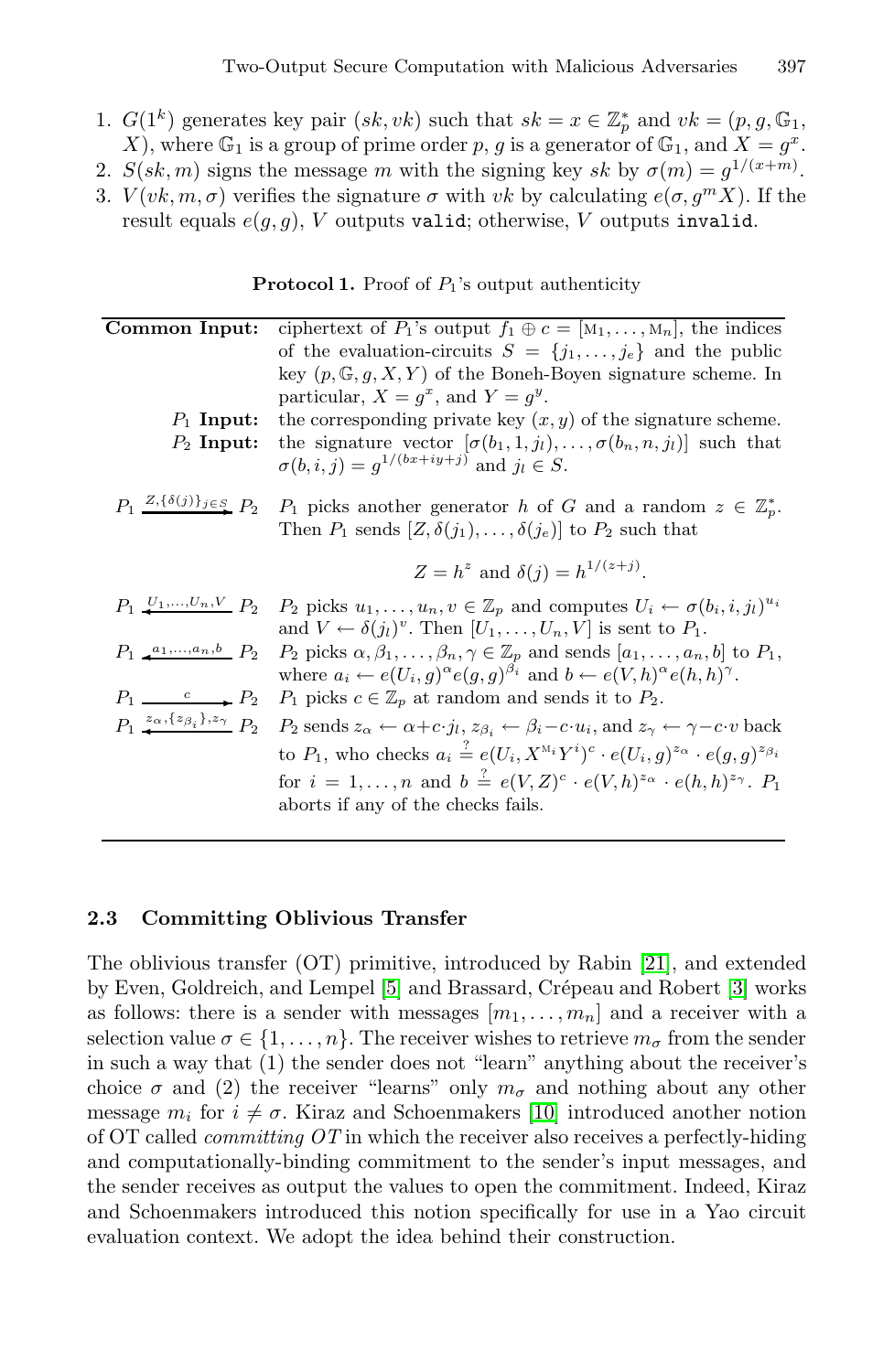<span id="page-12-0"></span>Formally, a one-out-of-two committing oblivious transfer  $OT_1^2$  is a pair of in-<br>ractive probabilistic polynomial-time algorithms sender and receiver. During teractive probabilistic polynomial-time algorithms sender and receiver. During the protocol, the sender runs with input messages  $((m_0, r_0), (m_1, r_1))$ , while the receiver runs with input the index  $\sigma \in \{0,1\}$  of the message it wishes to receive. At the end of the protocol, the receiver outputs the retrieved message  $m'_{\sigma}$ <br>and two commitments com  $(m_0; r_0)$  com  $(m_1; r_1)$  and the sender outputs the and two commitments  $com_H(m_0; r_0)$ ,  $com_H(m_1; r_1)$ , and the sender outputs the openings  $(r_0, r_1)$  to the[se](#page-12-0) commitments. Correctness requires that  $m'_{\sigma} = m_{\sigma}$  for all messages  $m_2, m_3$  for all selections  $\sigma \in \{0, 1\}$  and for all coin tosses of the all messages  $m_0, m_1$ , fo[r al](#page-18-10)l selections  $\sigma \in \{0, 1\}$  and for all coin tosses of the algorithms. [He](#page-18-8)re, we use the standard notion of simulation security.

**Theorem 1.** *[19] If the Decisional Diffie-Hellman assumption holds in group*  $G$ , there exists a protocol that securely computes the committing  $OT_1^2$ .

Protocol 2 constructively proves Theorem [1. T](#page-18-7)his protocol is a simple modification of the OT protocols designed by Peikert, Vaikuntanathan, and Waters [19] and later Lindell and Pinkas [14]. We simply add a ZK proof of knowledge in intermediate steps. Intuitively, the receiver-security is achieved due to the Decisional Diffie-Hellman assumption and the fact that the ZK proof of knowledge is independent of the receiver's input. On the other hand, the sender security comes from the uniform [d](#page-18-8)istributions of  $X_{i,j}$  and  $Y_{i,j}$  over G given that  $r_{i,j}$  and  $s_{i,j}$  are uniformly chosen and that the ZK proof has an ideal-world simulator for the verifier (or the receiver in the OT). As described in [15], it is possible to batch the oblivious transfer operations so that all  $n$  input keys (one for each bit) to s copies of the garbled circuit are transferred in one execution.

**Protocol 2.** Oblivious transfer for retrieving  $P_2$ 's input keys [14]

|              | <b>Common:</b> A statistical security parameter s, a group $G$ of prime order $p$ ,                                                                                                                                                                                                                                                                                                                                                                                                                                                                                                                                                                                                                                                                                                                                                                                                                                         |
|--------------|-----------------------------------------------------------------------------------------------------------------------------------------------------------------------------------------------------------------------------------------------------------------------------------------------------------------------------------------------------------------------------------------------------------------------------------------------------------------------------------------------------------------------------------------------------------------------------------------------------------------------------------------------------------------------------------------------------------------------------------------------------------------------------------------------------------------------------------------------------------------------------------------------------------------------------|
|              | and G's generator $q_0$                                                                                                                                                                                                                                                                                                                                                                                                                                                                                                                                                                                                                                                                                                                                                                                                                                                                                                     |
|              | $P_1$ Input: Two s-tuples $[K_{0,1}, \ldots, K_{0,s}]$ and $[K_{1,1}, \ldots, K_{1,s}].$                                                                                                                                                                                                                                                                                                                                                                                                                                                                                                                                                                                                                                                                                                                                                                                                                                    |
| $P_2$ Input: | $\sigma \in \{0,1\}$                                                                                                                                                                                                                                                                                                                                                                                                                                                                                                                                                                                                                                                                                                                                                                                                                                                                                                        |
|              | $P_1$ Output: Commitment openings $\{K_{i,j}, r_{i,j}, s_{i,j}\}_{i \in \{0,1\}, 1 \leq j \leq s}$                                                                                                                                                                                                                                                                                                                                                                                                                                                                                                                                                                                                                                                                                                                                                                                                                          |
|              | $P_2$ Output: $[K_{\sigma,1},\ldots,K_{\sigma,s}]$ and $\{\text{com}_{\text{H}}(K_{i,j};r_{i,j},s_{i,j})\}_{i\in\{0,1\},1\leq i\leq s}$                                                                                                                                                                                                                                                                                                                                                                                                                                                                                                                                                                                                                                                                                                                                                                                     |
|              | $P_1 \xrightarrow{h_0,g_1,h_1} P_2$ $P_2$ picks $y, a \in \mathbb{Z}_p$ and sends $(g_1, h_0, h_1) \leftarrow (g_0^y, g_0^a, g_1^{a+1})$ to $P_1$ .<br>$P_1 \xrightarrow{\text{ZK PoK}} P_2$ $P_2$ proves that $(h_0, g_1, h_1)$ satisfies $(h_0 = g_0^a) \wedge (\frac{h_1}{g_1} = g_1^a)$ .<br>$P_1 \longrightarrow g,h \longrightarrow P_2$ picks $r \in \mathbb{Z}_p$ and sends $g \leftarrow g_{\sigma}^r$ and $h \leftarrow h_{\sigma}^r$ to $P_1$ .<br>$P_1 \xrightarrow{\{X_{i,j}, Y_{i,j}\}} P_2$ For $i \in \{0,1\}, 1 \le j \le s$ , $P_1$ picks $r_{i,j}, s_{i,j} \in \mathbb{Z}_p$ and sends $X_{i,j}$<br>and $Y_{i,j}$ to $P_1$ , where $X_{i,j} = g_i^{r_{i,j}} h_i^{s_{i,j}}$ and $Y_{i,j} = g^{r_{i,j}} h^{s_{i,j}} \cdot K_{i,j}$ .<br>$P_2$ gets com <sub>H</sub> $(K_{i,j}; r_{i,j}, s_{i,j}) = (X_{i,j}, Y_{i,j})$ and computes key<br>$K_{\sigma,j} \leftarrow Y_{\sigma,j} \cdot X_{\sigma,i}^{-r}.$ |
|              |                                                                                                                                                                                                                                                                                                                                                                                                                                                                                                                                                                                                                                                                                                                                                                                                                                                                                                                             |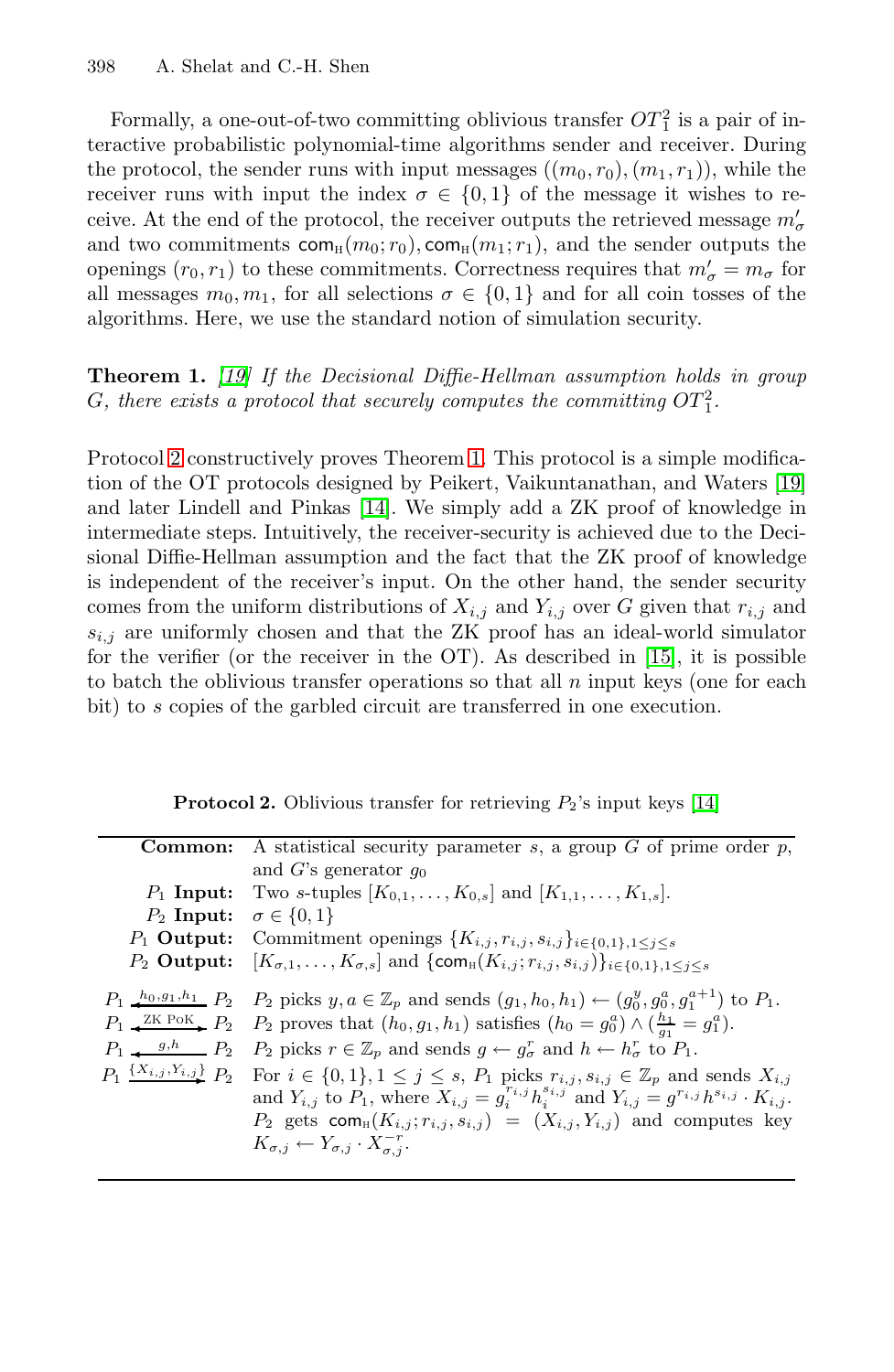# **3 Main Protocol**

Here we put all the pieces together to form the complete protocol. Note that  $\mathsf{com}_{\mathbb{H}}(K;t)$  denotes a perfectly-hiding commitment to K with opening t, and  $com_{B}(K; t)$  denotes a perfectly-binding commitment to K with opening t.

<span id="page-13-0"></span>**Common input:** a security parameters k, a statistical security parameter s, a malleable claw-free collection  $(G_{\text{CLW}}, D_{\text{CLW}}, F_{\text{CLW}}),$  a signature scheme  $(G_{\text{SIG}}, S_{\text{SIG}}, V_{\text{SIG}})$ , a two-universal hash function  $H : \{0,1\}^* \to \{0,1\}^k$ , and the description of a boolean circuit C computing  $f(x, y) = (f_1, f_2)$ , where  $|x| = 2n$ (including the extra *n*-bit random input) and  $|y| = |f_1| = |f_2| = n$ .

**Private input:**  $P_1$  has the original input  $x_1 \ldots x_n$  and the extra random input  $x = x_{n+1} \dots x_{2n}$ , while  $P_2$  has input  $y = y_1 y_2 \dots y_n$ .

**Private output:**  $P_1$  receives output  $f_1(x, y)$ , while  $P_2$  receives output  $f_2(x, y)$ .

- 1.  $P_2$  runs the index selecting algorithm  $I \leftarrow G_{\text{CLW}}(1^k)$  and sends I to  $P_1$ .
- 2. **Committing OT for**  $P_2$ **'s input:** For every  $1 \leq i \leq n$  and every  $1 \leq j \leq s$ ,  $P_1$  picks a random pair of k-bit strings  $(K_{i,j}^0, K_{i,j}^1)$ , which is associated with  $P_2$ 's *i*-th input wire in the *i*-th circuit. Both parties then conduct *n* instances  $P_2$ 's *i*-th input wire in the *j*-th circuit. Both parties then conduct *n* instances of committing  $\overline{OT}$  in parallel. In the *i*-th instance,
	- (a)  $P_1$  uses input  $([K_{i,1}^0, \ldots, K_{i,s}^0], [K_{i,1}^1, \ldots, K_{i,s}^1])$ , whereas  $P_2$  uses input  $y_i$ .<br>(b)  $P_i$  gate the opening  $([K_{i,1}^0, \ldots, K_{i,s}^0], [H_i]$   $[H_i]$  to both commitment
	- (b)  $P_1$  gets the openings  $([t_{i,1}^0, \ldots, t_{i,s}^0], [t_{i,1}^1, \ldots, t_{i,s}^1])$  to both commitment<br>vectors whereas  $P_2$  gets the vector of her choice  $[K^{y_i} \quad K^{y_i}]$  and the vectors, whereas  $P_2$  gets the vector of her choice  $[K_{i,1}^{y_i}, \ldots, K_{i,s}^{y_i}]$  and the commitments to both vectors, ie.,  $[com_{H}(K_{i,1}^{0}; t_{i,1}^{0}), ..., com_{H}(K_{i,s}^{0}; t_{i,s}^{0})]$ and  $[\text{com}_{H}(K_{i,1}^1;t_{i,1}^1),\ldots,\text{com}_{H}(K_{i,s}^1;t_{i,s}^1)].$
- 3. **Garbled circuit construction:**  $P_1$  runs the key generating algorithm  $G_{\text{SIG}}(1^k)$  $G_{\text{SIG}}(1^k)$  $G_{\text{SIG}}(1^k)$  to generate a signature key pair  $(sk_1, pk_1)$  and the domain sampling algorithm  $D_{\text{CLW}}(I)$  to generate domain element  $m_{i,j}^b$ , for  $b \in \{0,1\}$ ,<br> $1 \le i \le 2n, 1 \le i \le s$ . Next,  $P_s$  constructs s independent copies of garbled  $1 \leq i \leq 2n, 1 \leq j \leq s$ . Next,  $P_1$  constructs s independent copies of garbled version of C, denoted by  $GC_1, \ldots, GC_s$ . In addition to Yao's construction, circuit  $GC<sub>j</sub>$  also satisfies the following:
	- (a)  $J_{i,j}^b$  is associated with value b to  $P_1$ 's *i*-th input wire, where  $J_{i,j}^b$  is ex-<br>tracted from group element  $F_{i,j}$  (b  $I_{i}$  reb) is  $I_{i,j}^b$   $I_{i,j}^b$  (b  $I_{i,j}$  reb) tracted from group element  $F_{\text{CLW}}(b, I, m_{i,j}^b)$ , ie.,  $J_{i,j}^b = H(F_{\text{CLW}}(b, I, m_{i,j}^b))$ .<br>  $F_b^b$  chosen in Stap 2 is associated with value h to B is it highly wine.
	- (b)  $K_{i,j}^b$  chosen in Step 2 is associated with value b to  $P_2$ 's *i*-th input wire.<br>(c) bllS (ek. (b *i*)) is associated with bit value b to  $P_i$ 's *i*-th output wire.
	- (c)  $b||\tilde{S}_{\text{SIG}}(sk_1, (b, i, j))$  is associated with bit value b to  $P_1$ 's i-th output wire.
- 4. For  $b \in \{0,1\}, 1 \le i \le 2n, 1 \le j \le s$  $b \in \{0,1\}, 1 \le i \le 2n, 1 \le j \le s$  $b \in \{0,1\}, 1 \le i \le 2n, 1 \le j \le s$ ,  $P_1$  sends circuits  $GC_1, \ldots, GC_s$  and the commitments to  $F_{\text{true}}(b, I, m^b)$  denoted by  $com(F_{\text{true}}(b, I, m^b))$  is  $P_2$ commitments to  $F_{\text{CLW}}(b, I, m_{i,j}^b)$ , denoted by  $\text{com}_{B}(F_{\text{CLW}}(b, I, m_{i,j}^b); r_{i,j}^b)$  to  $P_2$ .<br>Cut-and-choose:  $P_2$  and  $P_2$  conduct the coin flipping protocol to generate a
- 5. **Cut-and-choose:**  $P_1$  and  $P_2$  conduct the coin flipping protocol to generate a random tape, by which they agree on a set of check-circuits. Let T be the resulting set, that is,  $T \subset \{1, \ldots, s\}$  and  $|T| = 3s/5$ . For every  $j \in T$ ,  $P_1$  sends to  $P_2$   $P_1$ s of garbled circuit  $GC_j$ , including  $[K_{1,j}^b, \ldots, K_{n,j}^b], [t_{1,j}^b, \ldots, t_{n,j}^b]$  $[m_{1,j}^b, \ldots, m_{2n,j}^b], [r_{1,j}^b, \ldots, r_{2n,j}^b],$  for  $b \in \{0,1\}$ , and the random keys asso-<br>ciated with each wire of  $GC$ . Be check the following: ciated with each wire of  $GC_i$ .  $P_2$  check the following:
	- (a) The commitment from Step 2 is revealed to  $K_{i,j}^b$  with  $t_{i,j}^b$ .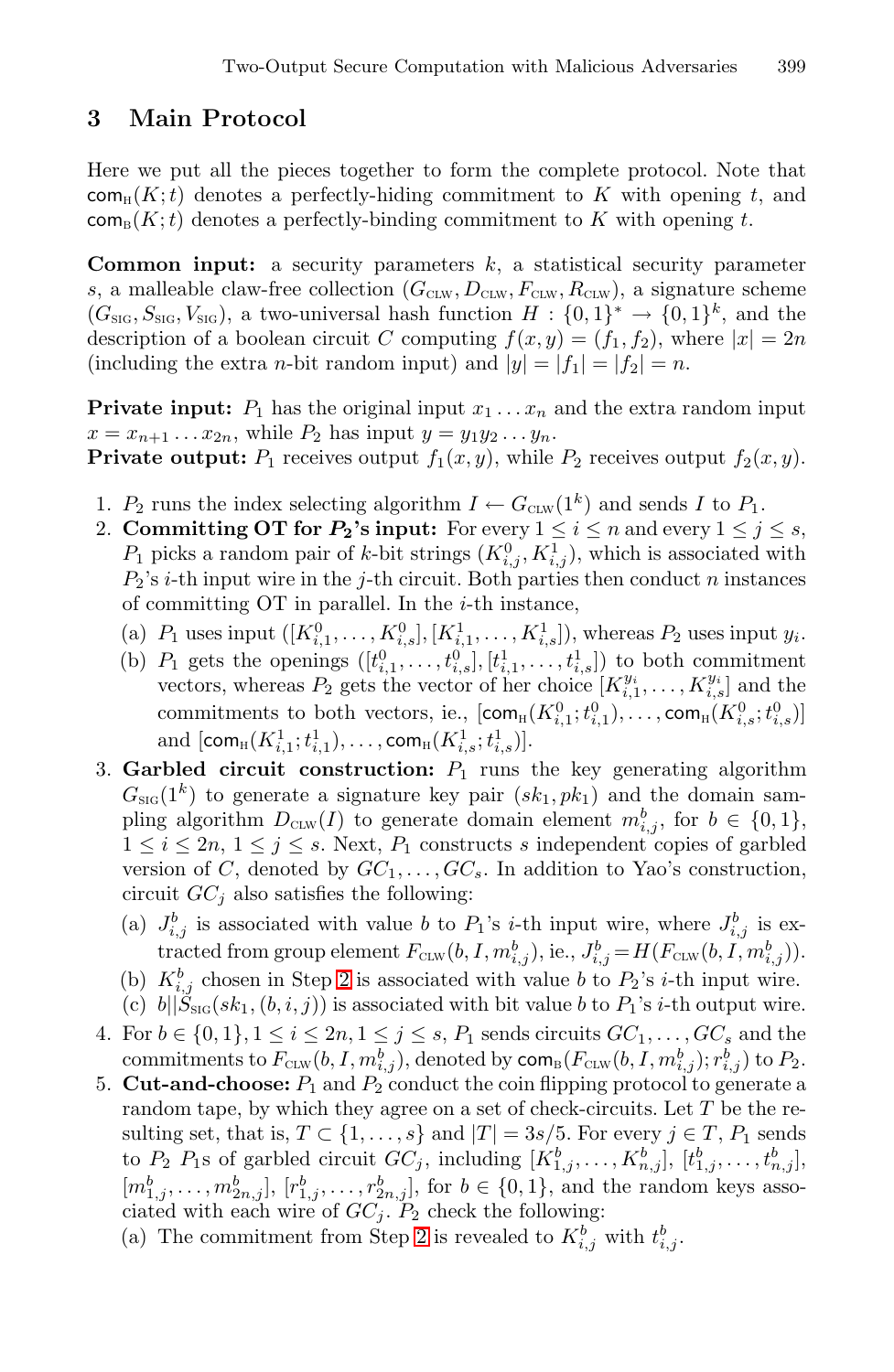- (b) The commitment from Step 4 is revealed to  $F_{\text{CLW}}(b, I, m_{i,j}^b)$  with  $r_{i,j}^b$ .<br>(c)  $GC$ , is a garbled version of  $C^*$  that is correctly built. In particular
- <span id="page-14-0"></span>(c)  $GC_i$  is a garbled version of  $C^*$  that is correctly built. In particular,
	- $H(F_{\text{CLW}}(b, I, m_{i,j}^b))$  is associated with value b to  $P_1$ 's *i*-th input wire;<br> $F_b$  is associated with hit value b to  $P_i$ 's *i*-th input wire;
	- $K_{i,j}^{b}$  is associated with bit value b to  $P_2$ 's *i*-th input wire;<br> $V_{i}(\alpha k, (b, i, i), \sigma(b, i, i)) -$  valid where  $\sigma(b, i, i)$  is the
	- $-V_{\text{SG}}(pk_1,(b,i,j),\sigma(b,i,j)) =$  valid, where  $\sigma(b,i,j)$  is the signature comes along with bit value b from  $P_1$ 's i-th output wire;
	- **–** the truth table of each boolean gate is correctly converted to the doubly-encrypted entries of the corresponding garbled gate.

If any of the above checks fails,  $P_2$  aborts.

6. **Consistency check for**  $P_1$ **'s inputs:** Let  $e = 2s/5$  and  $\{j_1, \ldots, j_e\}$  be the indices of evaluation-circuits.  $P_1$  then decommits to her input keys for the evaluation-circuits by sending  $([r_{1,j_1}^{x_1}, \ldots, r_{2n,j_1}^{x_{2n}}], \ldots, [r_{1,j_e}^{x_1}, \ldots, r_{2n,j_e}^{x_{2n}}])$  to  $P_2$ . Let  $[M, \ldots, M_2, \ldots]$  be the resulting decom- $P_2$ . Let  $[M_{1,j_1}, \ldots, M_{2n,j_1}], \ldots, [M_{1,j_e}, \ldots, M_{2n,j_e}]$  $[M_{1,j_1}, \ldots, M_{2n,j_1}], \ldots, [M_{1,j_e}, \ldots, M_{2n,j_e}]$  $[M_{1,j_1}, \ldots, M_{2n,j_1}], \ldots, [M_{1,j_e}, \ldots, M_{2n,j_e}]$  be the resulting decom-<br>mitments Next  $P_1$  proves the consistency of her *i*-th input bit by sending mitments. Next,  $P_1$  proves the consistency of her *i*-th input bit by sending  $\begin{bmatrix} m^{x_i} + (m^{x_i})^{-1} & m^{x_i} + (m^{x_i})^{-1} \end{bmatrix}$  to  $P_2$  who then checks if  $[m_{i,j_2}^{x_i} \star (m_{i,j_1}^{x_i})^{-1}, \ldots, m_{i,j_e}^{x_i} \star (m_{i,j_1}^{x_i})^{-1}]$  to  $P_2$ , who then checks if

$$
M_{i,j_l} = M_{i,j_1} \diamond R_{\text{CLW}}(I, m_{i,j_l}^{x_i} \star (m_{i,j_1}^{x_i})^{-1}), \text{ for } l = 2, \ldots, e.
$$

 $P_2$  aborts if any of the checks fails. Otherwise, let  $J_{i,j_l}^{x_i} = H(M_{i,j_l})$ .<br>Circuit evaluation: For every  $i \in \{j_i, j_i\}$ ,  $P_2$  now has kepted.

- 7. **Circuit evaluation:** For every  $j \in \{j_1, \ldots, j_e\}$ ,  $P_2$  now has key vectors  $[I^{x_1} \quad I^{x_{2n}}]$  (from Step 6) representing  $P_2$ 's input x and  $[K^{y_1} \quad K^{y_n}]$  $[J_{1,j}^{x_1}, \ldots, J_{2n,j}^{x_{2n}}]$  (from Step 6) representing  $P_1$ 's input x and  $[K_{1,j}^{y_1}, \ldots, K_{n,j}^{y_n}]$ <br>(from Step 2) representing  $P_2$ 's input  $y$ , So  $P_2$  is able to do the evaluation on (from Step 2) representing  $P_2$ 's input y. So  $P_2$  is able to do the evaluation on circuit  $GC_j$  and get  $P_1$ 's output  $[M_{1,j} || \sigma(M_{1,j}),...,M_{n,j} || \sigma(M_{n,j})]$  and  $P_2$ 's output  $[N_{1,j},...,N_{n,j}],$  where  $M_{i,j}, N_{i,j} \in \{0,1\}$ . Let  $\mathcal{M}_j = [M_{1,j},...,M_{n,j}]$ and  $\mathcal{N}_j = [\mathbf{N}_{1,j}, \ldots, \mathbf{N}_{n,j}]$  be the *n*-bit outputs for  $P_1$  and  $P_2$ , respectively.  $P_2$  then chooses index  $j_l$  such that  $\mathcal{M}_{j_l}$  and  $\mathcal{N}_{j_l}$  appear more than  $e/2$  times in vectors  $[\mathcal{M}_{j_1}, \ldots, \mathcal{M}_{j_e}]$  and  $[\mathcal{N}_{j_1}, \ldots, \mathcal{N}_{j_e}]$ , respectively.  $P_2$  sends  $\mathcal{M}_{j_l}$  to  $P_1$  and takes  $\mathcal{N}_{j_l}$  as her final output. If no such  $j_l$  exists,  $P_2$  aborts.
- <span id="page-14-1"></span>8. **Verification to**  $P_1$ **'s output:** To convince  $P_1$  the authenticity of  $\mathcal{M}_{j_l}$  without revealing  $j_l$ ,  $P_1$  generates another signature key pair  $(sk_2, pk_2$ ). Then  $P_1$ signs the indices of all the evaluation-circuits and sends the results to  $P_2$ . In particular,  $P_1$  sends to  $P_2$  the public key  $pk_2$  and a signature vector  $[\delta(j_1),\ldots,\delta(j_e)]$ , where  $\delta(j) = S_{\text{SIG}}(sk_2, j)$ . The signature is verified by  $P_2$ by checking  $V_{\text{SIG}}(pk_2, j, \delta(j)) = \text{valid}$ , for every  $j \in \{j_1, \ldots, j_e\}$ . Next,  $P_2$ proves to  $P_1$  in witness-indistinguishable sense the knowledge of  $\sigma(M_{i,j_l}, i, j)$ (a signature signed with  $sk_1$ ) and  $\delta(j^*)$  (a signature signed with  $sk_2$ ) such that j and j<sup>\*</sup> are equivalent, for  $1 \leq i \leq n$ .  $P_1$  aborts if the proof is not valid; otherwise,  $P_1$  takes  $\mathcal{M}_{j_l} \oplus (x_{n+1},...,x_{2n})$  as her final output.

**Theorem 2.** Let  $f : \{0,1\}^n \times \{0,1\}^n \rightarrow \{0,1\}^n \times \{0,1\}^n$  be any function. Given *a secure committing oblivious transfer protocol, a perfectly-hiding commitment scheme, a perfectly-binding commitment scheme, a malleable claw-free family, and a pseudo-random function family, the Main protocol securely computes* f*.*

We have omitted the standard simulation-based definition of "securely computes  $f$ " for space. Roughly, this definition requires a simulator for the corrupted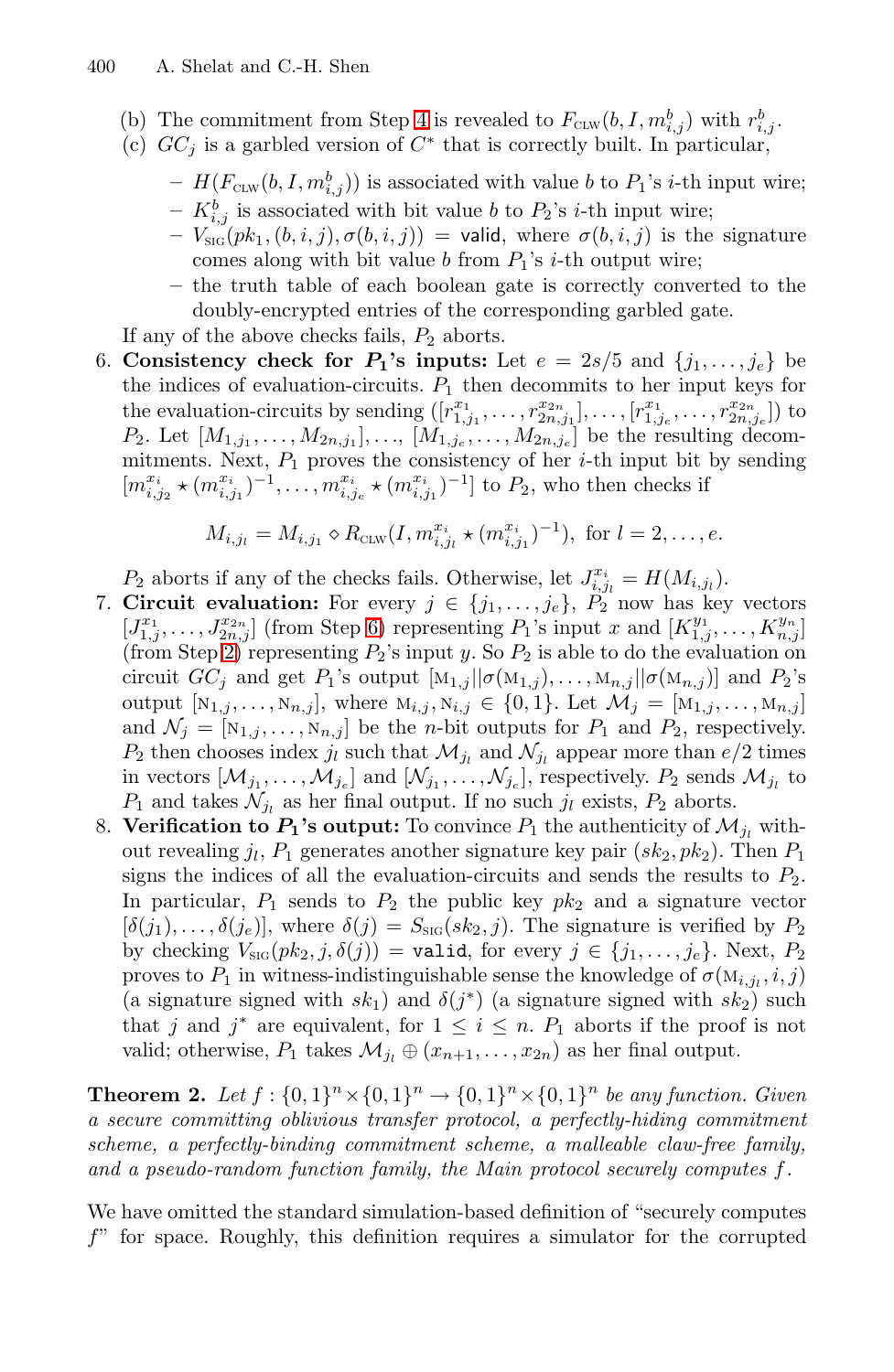evaluator, and a simulator for the corrupted generator that is able to generate transcripts given only oracle access to either the evaluator or generator (respectively) that are indistinguishable from the transcripts produced in real interactions between the corrupted generator and honest evaluator or honest generator and corrupted evaluator. (A simulator for when both parties are corrupted is also required but trivial.) The proof of Theorem 2 is omitted for space.

# **4 Ex[per](#page-18-14)imental Results**

We pr[odu](#page-18-14)ced an implementation of our protocol to demonstrate its practical benefits. Our implementation takes the boolean circuit generated by Fairplay compiler as input. The encryption function used to construct garbled gates is defined as  $\textsf{Enc}_{J,K}(m)=(m\oplus SHA-256(J)\oplus SHA-256(K))_{1...k}$ , where  $|J| = |K|$  $|m| = k$ , and  $S_{1...k}$  denotes the least significant k bits of S. Here SHA-256 is modeled as a pseudorandom function. The choice of SHA-256 is to make a fair comparison as it is used in [20].

Following Pinkas et. al [20], we set the security level to  $2^{-40}$  and the security parameter k (key length) to 128-bit. In the first experiment,  $P_1$  and  $P_2$  hold a 32bit input  $x = (x_{31}x_{30}...x_0)_2$  and  $y = (y_{31}y_{30}...y_0)_2$ , respectively. They want to compute  $f(x, y) = (f_1, f_2)$  such that after the secure computation,  $P_1$  receives  $f_1 = \sum_{i=0}^{31} x_i \oplus y_i$ , and  $P_2$  $P_2$  receives  $f_2$  as the result of comparison between x and y. The 6 gates of overhead we incur in the first experiment relate to our method for two-output functions[. In](#page-18-14) the second exp[erim](#page-18-14)ent,  $P_2$  has a 128-bit message block while  $P_1$  has a 128-bit encryption key. They want to securely compute the AES encryption, and only  $P_2$  gets the ciphertext.

We ran our experiments on two machines: slower and fast, where slower runs OS X 10.5 with Intel Core 2 Duo [2.8](#page-18-14) GHz and 2GB RAM, and fast runs CentOS with Intel Xeon Quad Core E5506 2.13 GHz and 8GB RAM. slower is not as powerful as the machine used in [20] (Intel Core 2 Duo 3.0 GHz, 4GB RAM), and fast is the next closest machine that we have.

Table 2 reports the *best* numbers from [20]. We note that [20] applies the Garbled Row Reduction technique so that even non-XOR gates can save 25% of

|                              |        | Time (s)       |                                                |     | Totals |     |     |         |
|------------------------------|--------|----------------|------------------------------------------------|-----|--------|-----|-----|---------|
|                              |        |                | Base Overhead Non-XOR Precomp OT Calc Time (s) |     |        |     |     | KBytes  |
| $(f_1, f_2)$                 | 531    | 2,250          | 278                                            | 117 | 16     | 39  | 172 | 140,265 |
| Ours (on $slower$ )          | 531    | 6              | 237                                            | 35  | 15     | 21  | 71  | 5,513   |
| Ours (on fast)               | 531    | 6              | 237                                            | 27  | 11     | 15  | 53  | 5,513   |
| $(\lambda, \text{AES}_x(y))$ | 33,880 | 12,080         | 11,490                                         | 483 | 34     | 361 | 878 | 406,010 |
| Ours (on slower)             | 33,880 | $\overline{0}$ | 11,286                                         | 138 | 58     | 69  | 265 | 190,122 |
| Ours (on fast)               | 33,880 | 0              | 11,286                                         | 98  | 44     | 50  | 192 | 190,122 |

**Table 2.** The performance comparison with [20]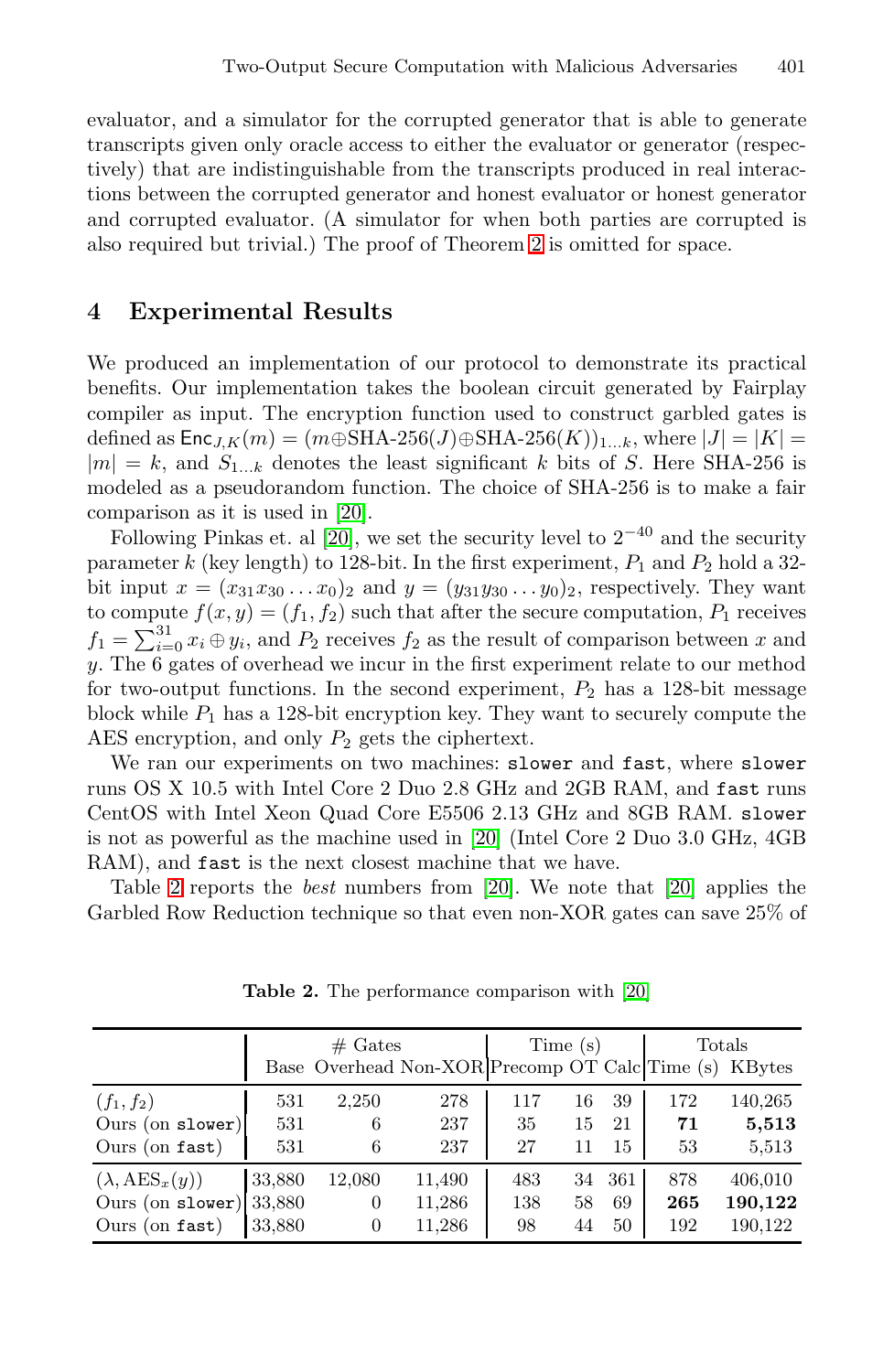|                | $f(x,y) = (f_1, f_2)$ |               |               | $f(x, y) = (\lambda, \text{AES}_x(y))$ |      |               |  |
|----------------|-----------------------|---------------|---------------|----------------------------------------|------|---------------|--|
|                | P1                    |               | $P_2$ Sum (s) | $P_1$                                  |      | $P_2$ Sum (s) |  |
| Precomp Time   | 35.4                  | 0.0           | 35.4          | 137.7                                  | 0.0  | 137.7         |  |
| OT Time        | 7.9                   | 6.7           | 14.6          | 31.9                                   | 26.3 | 58.2          |  |
| Cut-and-Choose | 0.0                   | 14.7          | 14.7          | 0.0                                    | 44.4 | 44.4          |  |
| Input Check    | 0.0                   | 3.0           | 3.0           | 0.0                                    | 10.0 | 10.0          |  |
| Eval Time      | 0.0                   | 3.4           | 3.4           | 0.0                                    | 14.1 | 14.1          |  |
| Two-output     | 0.1                   | $0.0^{\circ}$ | 0.1           | 0.0                                    | 0.0  | 0.0           |  |
| Total $(s)$    | 43.4                  | 27.8          | 71.2          | 169.6                                  | 94.8 | 264.4         |  |

**Table 3.** The running time (in seconds) of two experiments on machine slower

<span id="page-16-0"></span>

| COMM. FOR EACH STAGE (KBYTES)                                      |   |                                                      | <b>SEMI-HONEST ADVERSARIES</b>                                 |              |                   |
|--------------------------------------------------------------------|---|------------------------------------------------------|----------------------------------------------------------------|--------------|-------------------|
| Circuit construction                                               |   | 2,945 53.42\%                                        |                                                                | This work    | [20]              |
| Oblivious transfer<br>Cut-and-choose<br>$P_1$ 's input consistency | 3 | 675 12.25\%<br>1,813 32.89%<br>76 1.38\%<br>$0.01\%$ | No. of gates<br>Comm. (KBytes)<br><b>MALICIOUS ADVERSARIES</b> | 531<br>23    | 531<br>22         |
| $P_1$ 's output validity<br>Total communication                    |   | 5,513 100.00%                                        | No. of gates<br>Comm. (KBytes)                                 | 537<br>5,513 | 2,781<br>167, 276 |
| a)                                                                 |   |                                                      | b                                                              |              |                   |

Fig. 3. (a) Communication cost for Experiment 1 by stages for our solution given statistical security parameter  $s = 125$  and security parameter  $k = 128$ . (b) The circuit size and communication cost comparison with [20] (which also ensures the cheating probability is limited below  $2^{-40}$ ).

the communication overhead. A future version of our protocol can also reap this 25% reduction since the technique is compatible with our protocol.

Our implementation involves a program for  $P_1$  and one for  $P_2$ . For the purpose of timing, we wrote another program that encapsulates both of these programs and feeds the output of one as the input of the other and vice versa. Timing routines are added around each major step of the protocol and tabulated in Table 3. This timing method eliminates any overhead due to network transmission, which we cannot reliably compare. The reported values are the averages from 5 runs.

We implemented our solution with the PBC (Pairing Based Cryptography) library [1] for testing. The components of our protocol, including the claw-free collections, the generator's input consistency check, and the generator's output validity check, are built on top of the elliptic curve  $y^2 = x^3 + 3$  over the field  $\mathbb{F}_q$  for some 80-bit prime q. We have made systems-level modifications to the random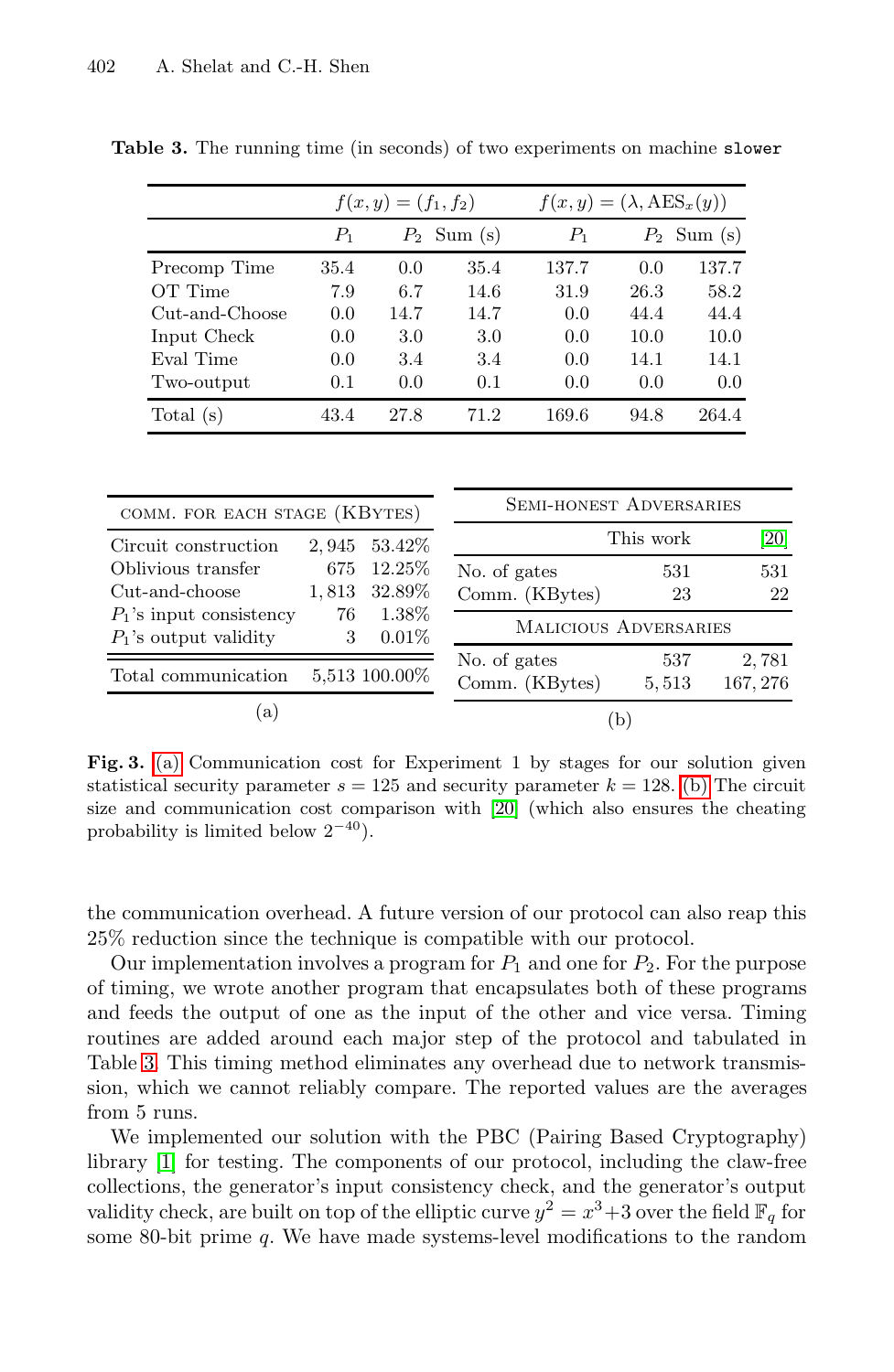| COMM. FOR EACH STAGE (KBYTES)                                                              | <b>SEMI-HONEST ADVERSARIES</b> |                                |                    |                   |  |  |
|--------------------------------------------------------------------------------------------|--------------------------------|--------------------------------|--------------------|-------------------|--|--|
| 52.29%<br>99, 408<br>Circuit construction                                                  |                                | This work<br>[20]              |                    |                   |  |  |
| 2,699<br>Oblivious transfer<br>Cut-and-choose<br>87,585                                    | 1.42\%<br>46.16\%              | No. of gates<br>Comm. (KBytes) | 33,880<br>795      | 33,880<br>503     |  |  |
| $0.13\%$<br>256<br>$P_1$ 's input consistency<br>$0.00\%$<br>$P_1$ 's output validity<br>0 |                                | <b>MALICIOUS ADVERSARIES</b>   |                    |                   |  |  |
| Total communication $190,122$ $100.00\%$                                                   |                                | No. of gates<br>Comm. (KBytes) | 33,880<br>190, 122 | 45,960<br>406,010 |  |  |
| $\lbrack a \rbrack$                                                                        |                                |                                | b                  |                   |  |  |

Fig. 4. (a) Communication cost for Experiment 2 by stages for our solution given statistical security parameter  $s = 125$  and security parameter  $k = 128$ .

bit sampling function of the PBC library (essentially to cache file handles and eliminate unnecessary systems calls).

In Table 4, we list the results of the MAC-based two-output function handling and ours. The MAC approach introduces extra 16,384 (128<sup>2</sup>) non-XOR gates to the AES circuit, whereas the original AES circuit has only 11,286 non-XOR gates. Since the number of non-XOR gates is almost doubled in the MAC-based approach, their circuit construction and evaluation need time about twice as much as ours. Moreover, the MAC-based approach has twice as many input bits as ours so that the time for  $P_1$ 's input consistency has doubled.

**Table 4.** Computation time (in seconds) of  $f(x, y) = (AES_x(y), \lambda)$  running on machine slower under different two-output handling methods

|                | MAC two-output approach Our two-output approach |         |                  |             |                |          |
|----------------|-------------------------------------------------|---------|------------------|-------------|----------------|----------|
|                | $P_{\rm 1}$                                     | $P_{2}$ | Subtotal         | $P_{\rm 1}$ | P <sub>2</sub> | Subtotal |
| Precomp Time   | 498.9                                           | 0.0     | 498.9            | 294.1       | 0.0            | 294.1    |
| OT Time        | 32.0                                            | 26.3    | 58.3             | 31.9        | 26.2           | 58.1     |
| Cut-and-Choose | 0.0                                             | 158.6   | 158.6            | 0.0         | 185.3          | 185.3    |
| Input Check    | 0.0                                             | 40.4    | 40.4             | 0.0         | 19.8           | 19.8     |
| Eval Time      | 0.0                                             | 50.6    | 50.6             | 0.0         | 24.4           | 24.4     |
| Two-output     | 0.0                                             | 0.0     | 0.0 <sub>l</sub> | 0.7         | 0.6            | 1.3      |
| Total          | 530.9                                           | 275.9   | 806.8            | 326.7       | 256.3          | 583.0    |

# <span id="page-17-0"></span>**References**

- 1. Pairing-Based Cryptography Library (2006), http://crypto.stanford.edu/pbc/
- 2. Boneh, D., Boyen, X.: Short Signatures Without Random Oracles and the SDH Assumption in Bilinear Groups. Journal of Cryptology 21, 149–177 (2008)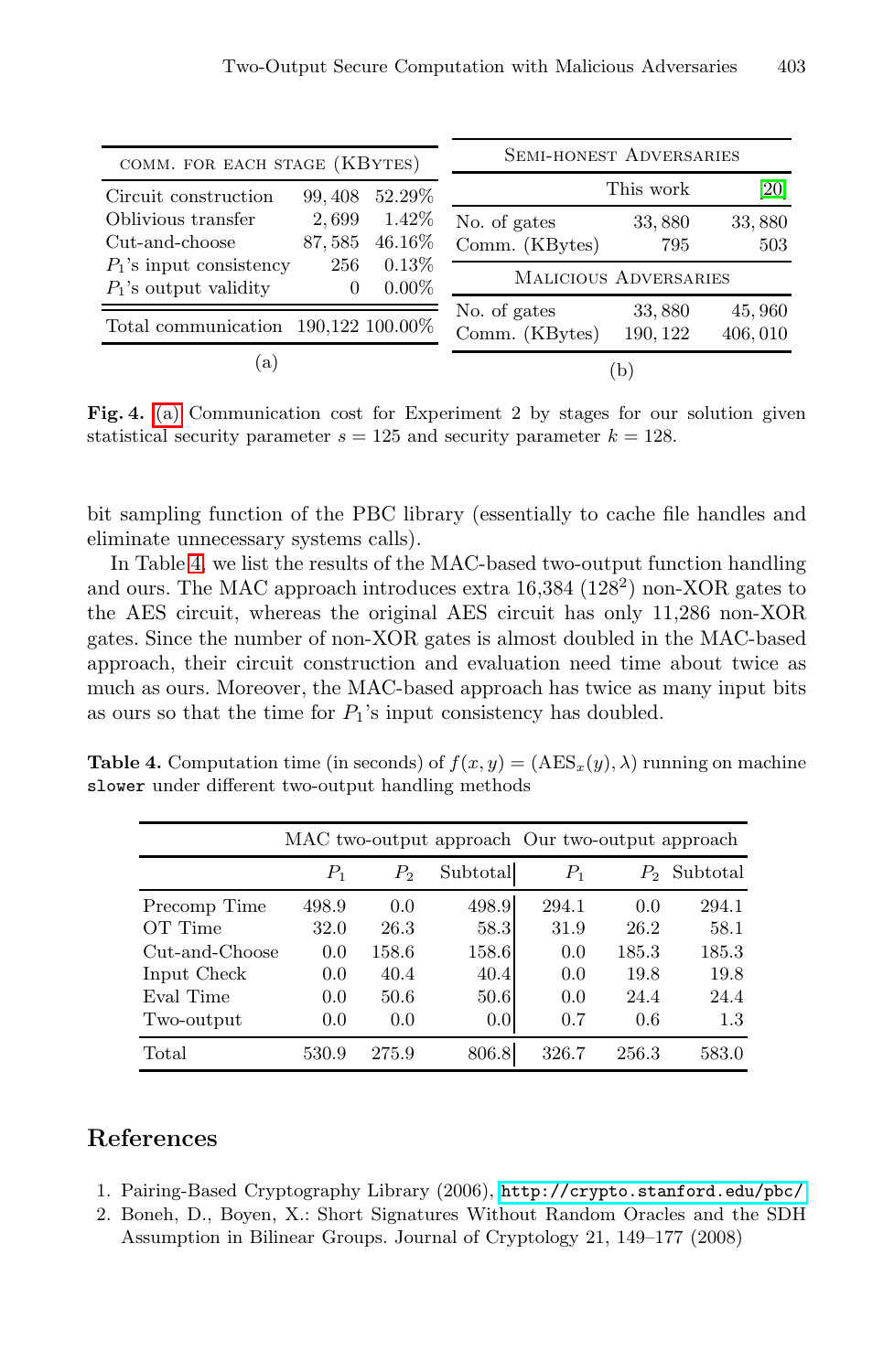- <span id="page-18-13"></span><span id="page-18-12"></span><span id="page-18-0"></span>3. Brassard, G., Crépeau, C., Robert, J.M.: All-or-Nothing Disclosure of Secrets. In: Odlyzko, A. (ed.) CRYPTO 1986. LNCS, vol. 263, pp. 234–238. Springer, Heidelberg (1987)
- <span id="page-18-11"></span><span id="page-18-2"></span>4. Camenisch, J., Chaabouni, R., Shelat, A.: Efficient Protocols for Set Membership and Range Proofs. In: Pieprzyk, J. (ed.) ASIACRYPT 2008. LNCS, vol. 5350, pp. 234–252. Springer, Heidelberg (2008)
- <span id="page-18-4"></span>5. Even, S., Goldreich, O., Lempel, A.: A Randomized Protocol for Signing Contracts. Communications of ACM 28, 637–647 (1985)
- <span id="page-18-6"></span>6. Goldreich, O., Micali, S., Wigderson, A.: How to Play ANY Mental Game. In: 19th Annual ACM Symposium on Theory of Computing, pp. 218–229. ACM, New York (1987)
- <span id="page-18-3"></span>7. Goldreich, O., Kahan, A.: How to Construct Constant-Round Zero-Knowledge Proof Systems for NP. Journal of Cryptology 9, 167–189 (1996)
- 8. Jarecki, S., Shmatikov, V.: Efficient Two-Party Secure Computation on Committed Inputs. In: Naor, M. (ed.) EUROCRYPT 2007. LNCS, vol. 4515, pp. 97–114. Springer, Heidelberg (2007)
- 9. Kiraz, M.: Secure and Fair Two-Party Computation. Ph.D. thesis, Technische Universiteit Eindhoven (2008)
- <span id="page-18-1"></span>10. Kiraz, M., Schoenmakers, B.: A Protocol Issue for The Malicious Case of Yao's Garbled Circuit Construction. In: 27th Symposium on Information Theory in the Benelux, pp. 283–290 (2006)
- <span id="page-18-8"></span>11. Kiraz, M., Schoenmakers, B.: An Efficient Protocol for Fair Secure Two-Party Computation. In: Malkin, T. (ed.) CT-RSA 2008. LNCS, vol. 4964, pp. 88–105. Springer, Heidelberg (2008)
- <span id="page-18-7"></span>12. Kolesnikov, V., Schneide[r,](http://eprint.iacr.org/2010/284) [T.:](http://eprint.iacr.org/2010/284) [Improved](http://eprint.iacr.org/2010/284) [Garbled](http://eprint.iacr.org/2010/284) [Circuit:](http://eprint.iacr.org/2010/284) [Free](http://eprint.iacr.org/2010/284) XOR Gates and Applications. In: Aceto, L., Damgård, I., Goldberg, L., Halldórsson, M., Ingólfsdóttir, A., Walukiewicz, I. (eds.) ICALP 2008, Part II. LNCS, vol. 5126, pp. 486–498. Springer, Heidelberg (2008)
- <span id="page-18-5"></span>13. Lindell, Y., Pinkas, B.: An Efficient Protocol for Secure Two-Party Computation in the Presence of Malicious Adversaries. In: Naor, M. (ed.) EUROCRYPT 2007. LNCS, vol. 4515, pp. 52–78. Springer, Heidelberg (2007)
- <span id="page-18-9"></span>14. Lindell, Y., Pinkas, B.: Secure Two-Party Computation Via Cut-and-Choose Oblivious Transfer. Crypto ePrint Archive (2010), http://eprint.iacr.org/2010/284
- <span id="page-18-10"></span>15. Lindell, Y., Pinkas, B., Smart, N.: Implementing Two-Party Computation Efficiently with Security Against Malicious Adversaries. In: Ostrovsky, R., De Prisco, R., Visconti, I. (eds.) SCN 2008. LNCS, vol. 5229, pp. 2–20. Springer, Heidelberg (2008)
- <span id="page-18-14"></span>16. Mohassel, P., Franklin, M.: Efficiency Tradeoffs for Malicious Two-Party Computation. In: Yung, M., Dodis, Y., Kiayias, A., Malkin, T. (eds.) PKC 2006. LNCS, vol. 3958, pp. 458–473. Springer, Heidelberg (2006)
- 17. Naor, M., Pinkas, B.: Oblivious transfer with adaptive queries. In: Wiener, M. (ed.) CRYPTO 1999. LNCS, vol. 1666, p. 791. Springer, Heidelberg (1999)
- 18. Nielsen, J., Orlandi, C.: LEGO for Two-Party Secure Computation. In: Reingold, O. (ed.) TCC 2009. LNCS, vol. 5444, pp. 368–386. Springer, Heidelberg (2009)
- 19. Peikert, C., Vaikuntanathan, V., Waters, B.: A framework for efficient and composable oblivious transfer. In: Wagner, D. (ed.) CRYPTO 2008. LNCS, vol. 5157, pp. 554–571. Springer, Heidelberg (2008)
- 20. Pinkas, B., Schneider, T., Smart, N., Williams, S.: Secure Two-Party Computation Is Practical. In: Matsui, M. (ed.) ASIACRYPT 2009. LNCS, vol. 5912, pp. 250–267. Springer, Heidelberg (2009)